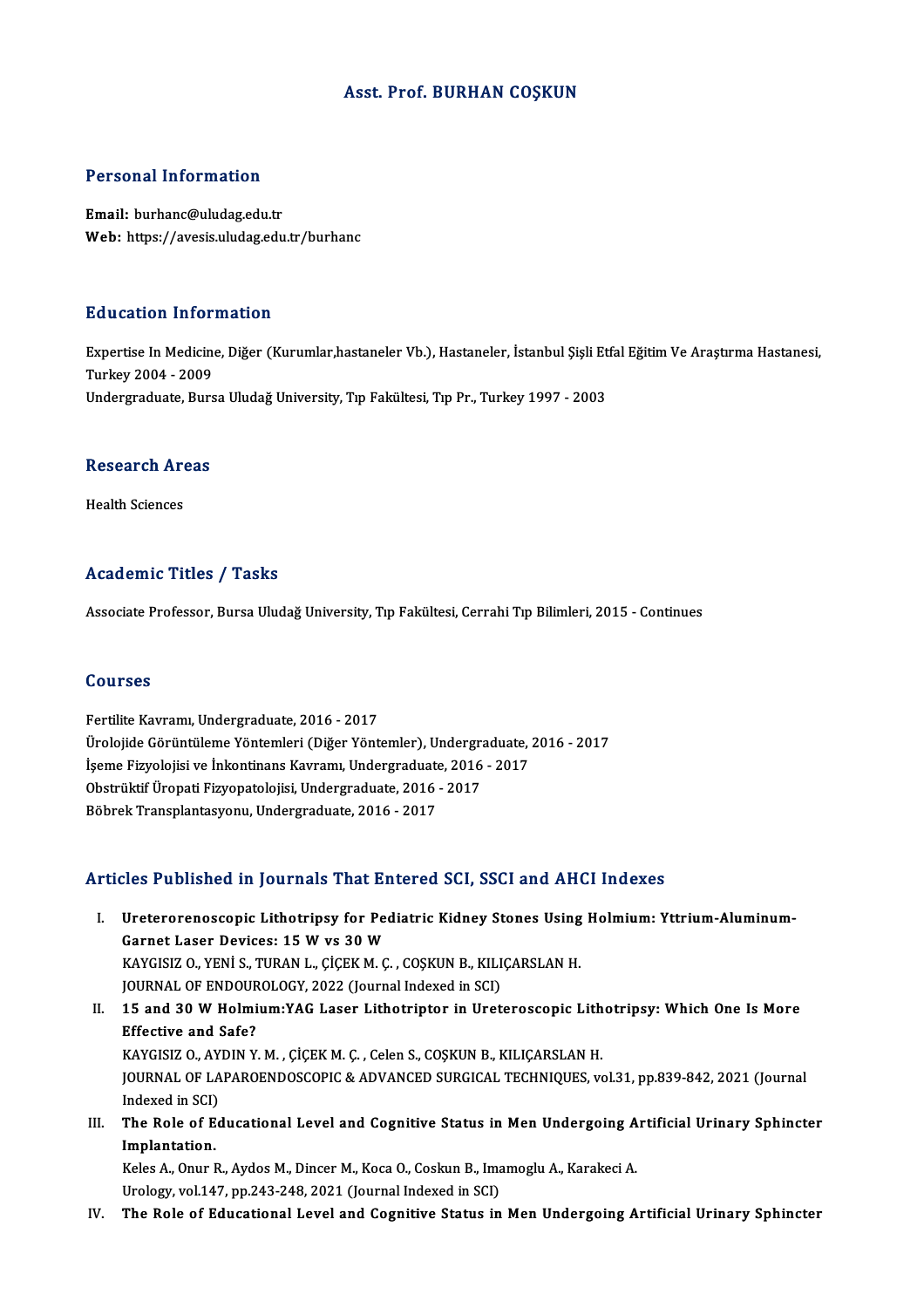#### Implantation REPLY

I<mark>mplantation REPLY</mark><br>Keles A., Onur R., Aydos M., Dincer M., Koca O., Coskun B., Imamoglu A., Karakeci A.<br>UPOLOGY, VR.147, np.349, 3931 (Jaurnal Indoved in SCI) I<mark>mplantation REPLY</mark><br>Keles A., Onur R., Aydos M., Dincer M., Koca O., Coskun B., I<br>UROLOGY, vol.147, pp.249, 2021 (Journal Indexed in SCI)<br>EEEECT OF OPERATION TIMELINE ON EPEQUENCY

### Keles A., Onur R., Aydos M., Dincer M., Koca O., Coskun B., Imamoglu A., Karakeci A.<br>UROLOGY, vol.147, pp.249, 2021 (Journal Indexed in SCI)<br>V. EFFECT OF OPERATION TIMELINE ON FREQUENCY OF SURGICAL COMPLICATION IN DECEASED UROLOGY, vol.147, pp.249, 2021 (Journal<br>EFFECT OF OPERATION TIMELINE ON<br>DONOR KIDNEY TRANSPLANTATION<br>EPSOV A Duger H Digder O.S - VILDIZ A EFFECT OF OPERATION TIMELINE ON FREQUENCY OF SURGICAL COMPLICATION IN DECEASED<br>DONOR KIDNEY TRANSPLANTATION<br>ERSOY A., Duger H., Dizdar O. S. , YILDIZ A., AKGÜR S., KAYGISIZ O., ORUÇ A., Unsal O., COŞKUN B., Kordan Y., et a

DONOR KIDNEY TRANSPLANTATION<br>ERSOY A., Duger H., Dizdar O. S. , YILDIZ A., AKGÜR S., KAYGISIZ O., ORUÇ A., Un<br>TRANSPLANT INTERNATIONAL, vol.32, pp.302, 2019 (Journal Indexed in SCI)<br>CHARACTERISTICS OF DECEASED DONORS USED ERSOY A., Duger H., Dizdar O. S. , YILDIZ A., AKGÜR S., KAYGISIZ O., ORUÇ A., Unsal O., COŞKUN B., Kordan Y., et al.<br>TRANSPLANT INTERNATIONAL, vol.32, pp.302, 2019 (Journal Indexed in SCI)<br>VI. CHARACTERISTICS OF DECEASED D

TRANSPLANT INTERNATIONAL, vol.32, pp.302, 2019 (Journal Indexed in SCI)<br>VI. CHARACTERISTICS OF DECEASED DONORS USED FOR KIDNEY TRANSPLANTATION: SINGLE-CENTER<br>EXPERIENCE CHARACTERISTICS OF DECEASED DONORS USED FOR KIDNEY TRANSPLANTATION: SINGLE-CEN'<br>EXPERIENCE<br>ERSOY A., Elgin E., AKGÜR S., YILDIZ A., KAYGISIZ O., Oflaz R., Selimoglu K., ORUÇ A., Unsal O., COŞKUN B., et al.<br>TRANSPLAN'T INTE

EXPERIENCE<br>ERSOY A., Elgin E., AKGÜR S., YILDIZ A., KAYGISIZ O., Oflaz R., Selimoglu K., ORU<br>TRANSPLANT INTERNATIONAL, vol.32, pp.343, 2019 (Journal Indexed in SCI)<br>THE REL ATIONSHIR RETWEEN SURGICAL COMPLICATIONS AND CRAE ERSOY A., Elgin E., AKGÜR S., YILDIZ A., KAYGISIZ O., Oflaz R., Selimoglu K., ORUÇ A., Unsal O., COŞKUN B., et al.<br>TRANSPLANT INTERNATIONAL, vol.32, pp.343, 2019 (Journal Indexed in SCI)<br>VII. THE RELATIONSHIP BETWEEN SURGI

TRANSPLANT INTERNATIONAL, vol.32, pp.343, 2019 (Journal Indexed in SCI)<br>THE RELATIONSHIP BETWEEN SURGICAL COMPLICATIONS AND GRAFT OUTCOMES AFTER KIDNEY<br>TRANSPLANTATION THE RELATIONSHIP BETWEEN SURGICAL COMPLICATIONS AND GRAFT OUTCOMES AFTER KIDNEY<br>TRANSPLANTATION<br>Duger H., ERSOY A., Dizdar O. S. , YILDIZ A., ORUÇ A., Unsal O., AKGÜR S., Kordan Y., KAYGISIZ O., COŞKUN B., et al.<br>TRANSPLAN

TRANSPLANTATION<br>Duger H., ERSOY A., Dizdar O. S. , YILDIZ A., ORUÇ A., Unsal O., AKGÜR S., Kordal<br>TRANSPLANT INTERNATIONAL, vol.32, pp.222, 2019 (Journal Indexed in SCI)<br>Festars Influensing Lymphaesele Development After Ki Duger H., ERSOY A., Dizdar O. S., YILDIZ A., ORUÇ A., Unsal O., AKGÜR S., Kordan Y., KAYGISIZ O., COŞKUN B., eta<br>TRANSPLANT INTERNATIONAL, vol.32, pp.222, 2019 (Journal Indexed in SCI)<br>VIII. Factors Influencing Lymphocele

- TRANSPLANT INTERNATIONAL, vol.32, pp.222, 2019 (Journal Indexed in SCI)<br>Factors Influencing Lymphocele Development After Kidney Transplant: Single Center Experience.<br>Isiktas Sayilar E., Ersoy A., Ayar Y., Aydin M. F. , Sah Factors Influencing Lymphocele Development After Kidney Transplant: Single Center Experience.<br>Isiktas Sayilar E., Ersoy A., Ayar Y., Aydin M. F. , Sahin A. B. , Coskun B., Kaygisiz O., Yildiz A., Kordan Y., Vuruskan<br>Experi Isiktas Sayilar E., Ersoy A., Ayar Y., Aydin I<br>Experimental and clinical transplantation<br>2019 (Journal Indexed in SCI Expanded)<br>Evaluation of insidence and bistalen Experimental and clinical transplantation : official journal of the Middle East Society for Organ Transplantation,<br>2019 (Journal Indexed in SCI Expanded)<br>IX. Evaluation of incidence and histolopathological findings of soft
- 2019 (Journal Indexed in SCI Expanded)<br>Evaluation of incidence and histolo<sub>l</sub><br>tract: Uludag university experience<br>AXTAC VURUSKAN B. OTSON A COSKUN Evaluation of incidence and histolopathological finding<br>tract: Uludag university experience<br>AYTAÇ VURUŞKAN B., Ozsen M., COŞKUN B., YALÇINKAYA Ü.<br>INTERNATIONAL PRAZ LUROL vol.45, no.1, np.68,72, 2019. tract: Uludag university experience<br>AYTAÇ VURUŞKAN B., Ozsen M., COŞKUN B., YALÇINKAYA Ü.<br>INTERNATIONAL BRAZ J UROL, vol.45, no.1, pp.68-73, 2019 (Journal Indexed in SCI)

- AYTAÇ VURUŞKAN B., Ozsen M., COŞKUN B., YALÇINKAYA Ü.<br>INTERNATIONAL BRAZ J UROL, vol.45, no.1, pp.68-73, 2019 (Journal Indexed in SCI)<br>X. Comparison of intermediate- and low-frequency shock wave lithotripsy for pediatr INTERNATIONAL BRAZ J UROL, vol.45, no.1, pp.68-73, 2019 (J<br>Comparison of intermediate- and low-frequency shock<br>KAYGISIZ O., KILIÇARSLAN H., MERT A., COŞKUN B., Kordan Y.<br>UPOLITHIASIS .vol.46, no.4, nn.291, 295, 2018 (Journ Comparison of intermediate- and low-frequency shock wave lit<br>KAYGISIZ O., KILIÇARSLAN H., MERT A., COŞKUN B., Kordan Y.<br>UROLITHIASIS, vol.46, no.4, pp.391-395, 2018 (Journal Indexed in SCI)<br>Efficesy and sefety of onebetuli UROLITHIASIS, vol.46, no.4, pp.391-395, 2018 (Journal Indexed in SCI)
- KAYGISIZ O., KILIÇARSLAN H., MERT A., COŞKUN B., Kordan Y.<br>UROLITHIASIS, vol.46, no.4, pp.391-395, 2018 (Journal Indexed in SCI)<br>XI. Efficacy and safety of onabotulinumtoxinA injection in patients with refractory overactiv ÖNEM K., BAYRAK Ö., DEMİRTAŞ A., COŞKUN B., Dincer M., KOÇAK İ., Onur R. First multicentric study in Turkish population<br>ÖNEM K., BAYRAK Ö., DEMİRTAŞ A., COŞKUN B., Dincer M., KOÇAK İ., Onur R.<br>NEUROUROLOGY AND URODYNAMICS, vol.37, no.1, pp.263-268, 2018 (Journal Indexed in SCI)<br>Penila Plisation ÖNEM K., BAYRAK Ö., DEMIRTAŞ A., COŞKUN B., Dincer M., KOÇAK İ., Onur R.<br>NEUROUROLOGY AND URODYNAMICS, vol.37, no.1, pp.263-268, 2018 (Journal Indexed in SCI)<br>XII. Penile Plication With or Without Degloving of the Penis Re
- NEUROUROLOGY AND URODYNAMICS, vol.37, no.1, pp.263-268, 2018 (Journal Indexed in SCI)<br>Penile Plication With or Without Degloving of the Penis Results in Similar Outcomes<br>Kadirov R., COŞKUN B., KAYGISIZ O., GÜNSEREN K. Ö. , Penile Plication With or Without Degloving of the Peni<br>Kadirov R., COŞKUN B., KAYGISIZ O., GÜNSEREN K. Ö. , Kordan<br>SEXUAL MEDICINE, vol.5, no.3, 2017 (Journal Indexed in SCI)<br>COMBARISON OF THE EEEECT OF ANASTOMOSIS TYPE Kadirov R., COŞKUN B., KAYGISIZ O., GÜNSEREN K. Ö. , Kordan Y., YAVAŞCAOĞLU İ., KILIÇARSLAN H.<br>SEXUAL MEDICINE, vol.5, no.3, 2017 (Journal Indexed in SCI)<br>XIII. COMPARISON OF THE EFFECT OF ANASTOMOSIS TYPE ON EARLY GRA
- SEXUAL MEDICINE, vol.5, no.3, 2017 (Journal Indexed in SCI)<br>COMPARISON OF THE EFFECT OF ANASTOMOSIS TYPE ON EARLY GRAFT FUNCTIC<br>COMPLICATIONS IN KIDNEY TRANSPLANT PATIENTS WITH MULTIPLE ARTERIES<br>Sonmar A. Kordan V. KAYCISI XIII. COMPARISON OF THE EFFECT OF ANASTOMOSIS TYPE ON EARLY GRAFT FUNCTIONS AND<br>COMPLICATIONS IN KIDNEY TRANSPLANT PATIENTS WITH MULTIPLE ARTERIES<br>Sonmez A., Kordan Y., KAYGISIZ O., COŞKUN B., VURUŞKAN H., YILDIZ A., ORUÇ COMPLICATIONS IN KIDNEY TRANSPLANT PATIENTS WITH MULTIPLE ART<br>Sonmez A., Kordan Y., KAYGISIZ O., COŞKUN B., VURUŞKAN H., YILDIZ A., ORUÇ A., Ay<br>NEPHROLOGY DIALYSIS TRANSPLANTATION, vol.32, 2017 (Journal Indexed in SCI)<br>THE Sonmez A., Kordan Y., KAYGISIZ O., COŞKUN B., VURUŞKAN H., YILDIZ A., ORUÇ A., Ayar Y., Aydin M. F., 1<br>NEPHROLOGY DIALYSIS TRANSPLANTATION, vol.32, 2017 (Journal Indexed in SCI)<br>XIV. THE EFFECT OF RENAL ARTERIAL ANASTOMOSI
- NEPHROLOGY DIALYSIS TRANSPLANTATION, vol.32, 2017 (Journal Indexed in SCI)<br>THE EFFECT OF RENAL ARTERIAL ANASTOMOSIS TECHNIQUES ON THE DEVELOPMENT OF<br>COMPLICATIONS AND GRAFT DYSFUNCTION IN RECIPIENTS AFTER KIDNEY TRANSPLANT THE EFFECT OF RENAL ARTERIAL ANASTOMOSIS TECHNIQUES ON THE DEVELOPMENT O<br>COMPLICATIONS AND GRAFT DYSFUNCTION IN RECIPIENTS AFTER KIDNEY TRANSPLAN<br>Kanat F. M. , Kordan Y., KAYGISIZ O., COŞKUN B., VURUŞKAN H., ORUÇ A., YILDI COMPLICATIONS AND GRAFT DYSFUNCTION IN RECIPIENTS AFTER KIDNEY TRAN<br>Kanat F. M. , Kordan Y., KAYGISIZ O., COŞKUN B., VURUŞKAN H., ORUÇ A., YILDIZ A., Ayar Y., F<br>NEPHROLOGY DIALYSIS TRANSPLANTATION, vol.32, pp.400, 2017 (Jo Kanat F. M. , Kordan Y., KAYGISIZ O., COŞKUN B., VURUŞKAN H., ORUÇ A., YILDIZ A., Ayar Y., ERSOY A.<br>NEPHROLOGY DIALYSIS TRANSPLANTATION, vol.32, pp.400, 2017 (Journal Indexed in SCI)<br>XV. Urodynamics Findings in Transverse
- NEPHROLOGY DIALYSIS TRANSPLANTATION, vol.3<br>Urodynamics Findings in Transverse Myelitis<br>From a Tertiary Referral Urodynamic Center<br>Cliga L.A., Lavella B.S., Christia A.J., Coslup B. G. Urodynamics Findings in Transverse Myelitis Patients With Lower Urinary Tract Sy<br>From a Tertiary Referral Urodynamic Center<br>Gliga L.A. , Lavelle R.S. , Christie A. L. , Coskun B., Greenberg B. M. , Carmel M. E. , Lemack G. From a Tertiary Referral Urodynamic Center<br>Gliga L. A. , Lavelle R. S. , Christie A. L. , Coskun B., Greenberg B. M. , Carmel M. E. , Lemack G. E.<br>NEUROUROLOGY AND URODYNAMICS, vol.36, no.2, pp.360-363, 2017 (Journal Index Gliga L. A. , Lavelle R. S. , Christie A. L. , Coskun B., Greenberg B. M. , Carmel M. E. , Lemack G. E.<br>NEUROUROLOGY AND URODYNAMICS, vol.36, no.2, pp.360-363, 2017 (Journal Indexed in SCI)<br>XVI. The protective effect of L-

### NEUROUROLOGY ANI<br>The protective effe<br>reperfusion injury<br>Ormordiven G-GOSVI Ozmerdiven G., COŞKUN B., KAYGISIZ O., AYTAÇ VURUŞKAN B., Asiltas B., KILIÇARSLAN H. reperfusion injury<br>Ozmerdiven G., COŞKUN B., KAYGISIZ O., AYTAÇ VURUŞKAN B., Asiltas B., KILIÇARSLAN H.<br>CUAJ-CANADIAN UROLOGICAL ASSOCIATION JOURNAL, vol.11, 2017 (Journal Indexed in SCI)<br>Unodunamise for insentinones after

XVII. Urodynamics for incontinence after midurethral sling removal<br>Coskun B., Lavelle R. S., Alhalabi F., Lemack G., Zimmern P. E. CUAJ-CANADIAN UROLOGICAL ASSOCIATION JOURNAL, vol.1<br>Urodynamics for incontinence after midurethral sling<br>Coskun B., Lavelle R. S. , Alhalabi F., Lemack G., Zimmern P. E.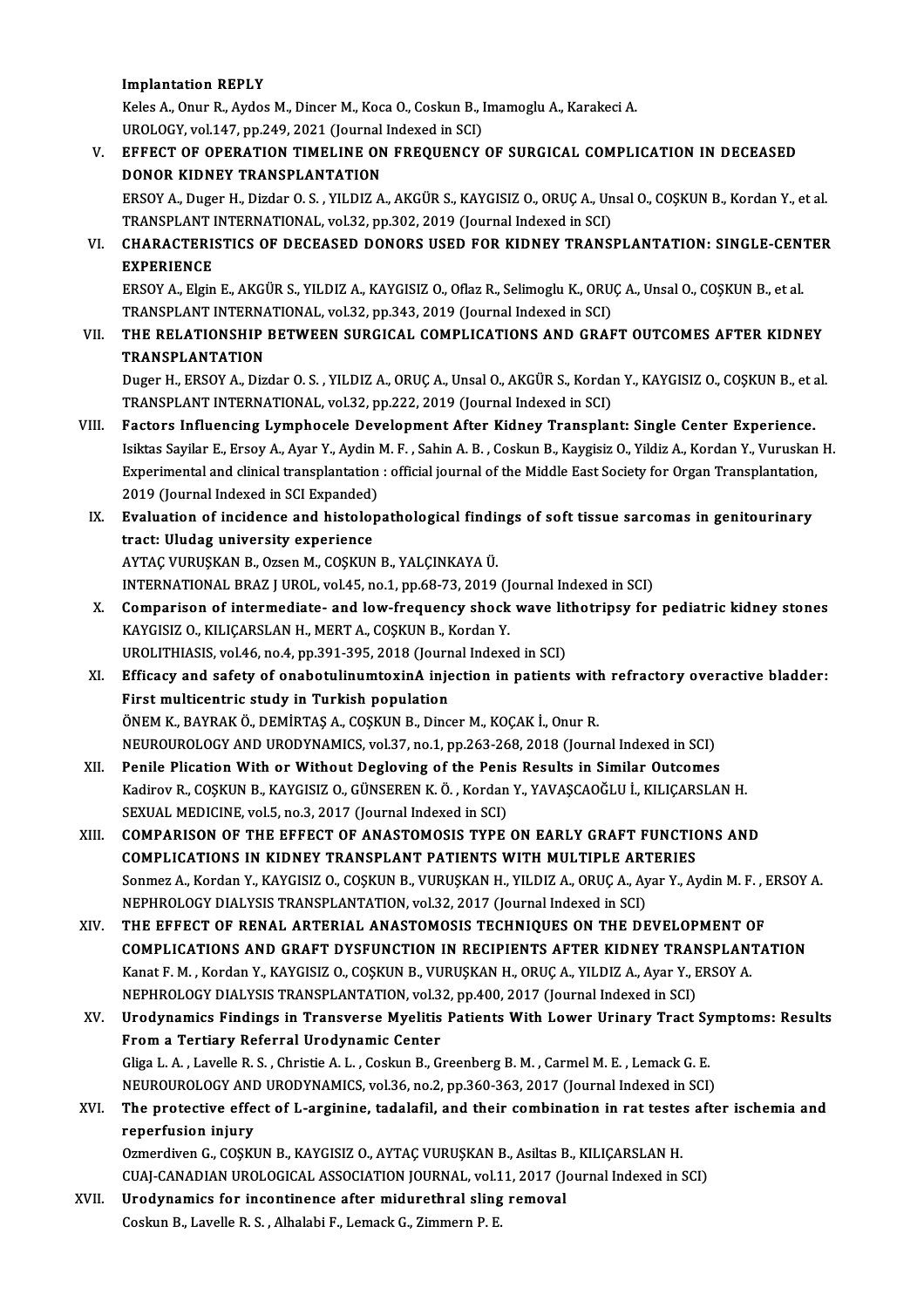|        | NEUROUROLOGY AND URODYNAMICS, vol.35, no.8, pp.939-943, 2016 (Journal Indexed in SCI)               |
|--------|-----------------------------------------------------------------------------------------------------|
| XVIII. | Quality of life after suprapubic catheter placement in patients with neurogenic bladder conditions  |
|        | Lavelle R. S., Coskun B., Bacsu C. D., Gliga L. A., Christie A. L., Lemack G. E.                    |
|        | NEUROUROLOGY AND URODYNAMICS, vol.35, no.7, pp.831-835, 2016 (Journal Indexed in SCI)               |
| XIX.   | Effect of ADMA levels on severity of erectile dysfunction in chronic kidney disease and other risk  |
|        | factors                                                                                             |
|        | GÖKÇEN K., KILIÇARSLAN H., COŞKUN B., ERSOY A., KAYGISIZ O., Kordan Y.                              |
|        | CUAJ-CANADIAN UROLOGICAL ASSOCIATION JOURNAL, vol.10, 2016 (Journal Indexed in SCI)                 |
| XX.    | Prolapse Recurrence after Transvaginal Mesh Removal                                                 |
|        | Rawlings T., Lavelle R. S., Coskun B., Alhalabi F., Zimmern P. E.                                   |
|        | JOURNAL OF UROLOGY, vol.194, no.5, pp.1342-1347, 2015 (Journal Indexed in SCI)                      |
| XXI.   | Mini-slings can cause complications                                                                 |
|        | Coskun B., Lavelle R. S., Alhalabi F., Lemack G. E., Zimmern P. E.                                  |
|        | INTERNATIONAL UROGYNECOLOGY JOURNAL, vol.26, no.4, pp.557-562, 2015 (Journal Indexed in SCI)        |
| XXII.  | Unfavorable Anatomical Factors Influencing the Success of Retrograde Intrarenal Surgery for Lower   |
|        | Pole Renal Calculi                                                                                  |
|        | KILIÇARSLAN H., Kaynak Y., Kordan Y., KAYGISIZ O., COŞKUN B., GÜNSEREN K. Ö., Kanat F. M.           |
|        | UROLOGY JOURNAL, vol.12, no.2, pp.2065-2068, 2015 (Journal Indexed in SCI)                          |
| XXIII. | Comparison of ureteroscopic laser lithotripsy with laparoscopic ureterolithotomy for large proximal |
|        | and mid-ureter stones.                                                                              |
|        | Kaygisiz O., Coskun B., Kilicarslan H., Kordan Y., Vuruskan H., Ozmerdiven G., Yavacaoglu I.        |
|        | Urologia internationalis, vol.94, no.2, pp.205-9, 2015 (Journal Indexed in SCI Expanded)            |
| XXIV.  | Anterior Vaginal Wall Suspension Procedure for Moderate Bladder and Uterine Prolapse as a           |
|        | <b>Method of Uterine Preservation</b>                                                               |
|        | Coskun B., Lavelle R. S., Alhalabi F., Christie A. L., Zimmern P. E.                                |
|        | JOURNAL OF UROLOGY, vol.192, no.5, pp.1461-1467, 2014 (Journal Indexed in SCI)                      |
| XXV    | Evaluation of sexual function in women with rheumatoid arthritis.                                   |
|        | $C_{\Omega}$ glun D.N. $C_{\Omega}$ glun D. Atio C. Engenelron E. DİLEV V.                          |

CoskunB.N. ,CoskunB.,AtisG.,ErgenekonE.,DİLEKK. Urology journal, vol.10, no.4, pp.1081-7, 2014 (Journal Indexed in SCI Expanded)

#### Articles Published in Other Journals

rticles Published in Other Journals<br>I. Assessment of Preoperative Predictive Factors for Positive Surgical Margins in Patients with Low or<br>Intermediate Biek Prestate Cancer Who Underweat Petropubis Podical Prestatestamy Intermediate and Schor Journals<br>Assessment of Preoperative Predictive Factors for Positive Surgical Margins in Patient<br>Intermediate Risk Prostate Cancer Who Underwent Retropubic Radical Prostatectomy<br>COSVIM R. ERCENEVON E Assessment of Preopera<br>Intermediate Risk Prosta<br>COȘKUN B., ERGENEKON E.<br>Journal of Peconstructive II Intermediate Risk Prostate Cancer Who Underwent Retropubic Radical Prostatectomy<br>COSKUN B., ERGENEKON E.<br>Journal of Reconstructive Urology, vol.9, no.3, pp.79-84, 2019 (Other Refereed National Journals)

II. Bir Üniversite Hastanesi'nde Beyin Ölümü Tanısı Konan Olgularda Organ Bağışı Oranlarının Retrospektif Analizi. KARAN E., ELGİN E., OFLAZ R., SELİMOĞLU K., COŞKUN B., KELEBEK GİRGİN N.

Uludağ Üniversitesi Tıp Fakültesi Dergisi, vol.45, no.1, pp.41-46, 2019 (Other Refereed National Journals)

KARAN E., ELGİN E., OFLAZ R., SELİMOĞLU K., COŞKUN B., KELEBEK GİRGİN N.<br>Uludağ Üniversitesi Tıp Fakültesi Dergisi, vol.45, no.1, pp.41-46, 2019 (Other Refereed National Journals)<br>III. Evaluation of Nephrolithiasis Risk Fa Uludağ Üniversitesi Tıp Fakültesi Dergisi, vo<br>Evaluation of Nephrolithiasis Risk Fac<br>(ADPKD): A Single Center Experience<br>KAVCISIZ O COSKUN B. OBUC A Cedik C. Evaluation of Nephrolithiasis Risk Factors in Autosomal Dominant Polycystic Kidney<br>(ADPKD): A Single Center Experience<br>KAYGISIZ O., COŞKUN B., ORUÇ A., Gedik C. C. , ERSOY A., KORDAN Y., KILIÇARSLAN H., YILDIZ A.<br>The Media

(ADPKD): A Single Center Experience<br>KAYGISIZ O., COŞKUN B., ORUÇ A., Gedik C. C. , ERSOY A., KORDAN Y., KILIÇARSLAN H., YILDIZ A.<br>The Medical Journal of Okmeydani Training and Research Hospital, vol.34, pp.87-91, 2018 (Ref KAYGISIZ O., COȘKI<br>The Medical Journa<br>Other Institutions)<br>Effects of Obesity The Medical Journal of Okmeydani Training and Research Hospital, vol.34, pp.87-91, 2018 (Refereed Journal Other Institutions)<br>IV. Effects of Obesity on the Perioperative Results and Continence Status in Laparoscopic Radica

Other Institutions)<br>IV. Effects of Obesity on the Perioperative Results and Continence Status in Laparoscopic Radical<br>Prostatectomy Effects of Obesity on the Perioperative Results and Continence Status in Laparoscopic Radical<br>Prostatectomy<br>KAYGISIZ O., Ozmerdiven C. G. , AYTAÇ VURUŞKAN B., COŞKUN B., GÜNSEREN K. Ö. , Kordan Y., YAVAŞCAOĞLU İ.,<br>VURUSYAN

Prostatectom<br>KAYGISIZ 0., 0<br>VURUŞKAN H.<br>JOUPNAL OF U KAYGISIZ O., Ozmerdiven C. G. , AYTAÇ VURUŞKAN B., COŞKUN B., GÜNSEREN K. Ö. , Kordan Y<br>VURUŞKAN H.<br>JOURNAL OF UROLOGICAL SURGERY, vol.4, no.4, pp.183-188, 2017 (Journal Indexed in ESCI)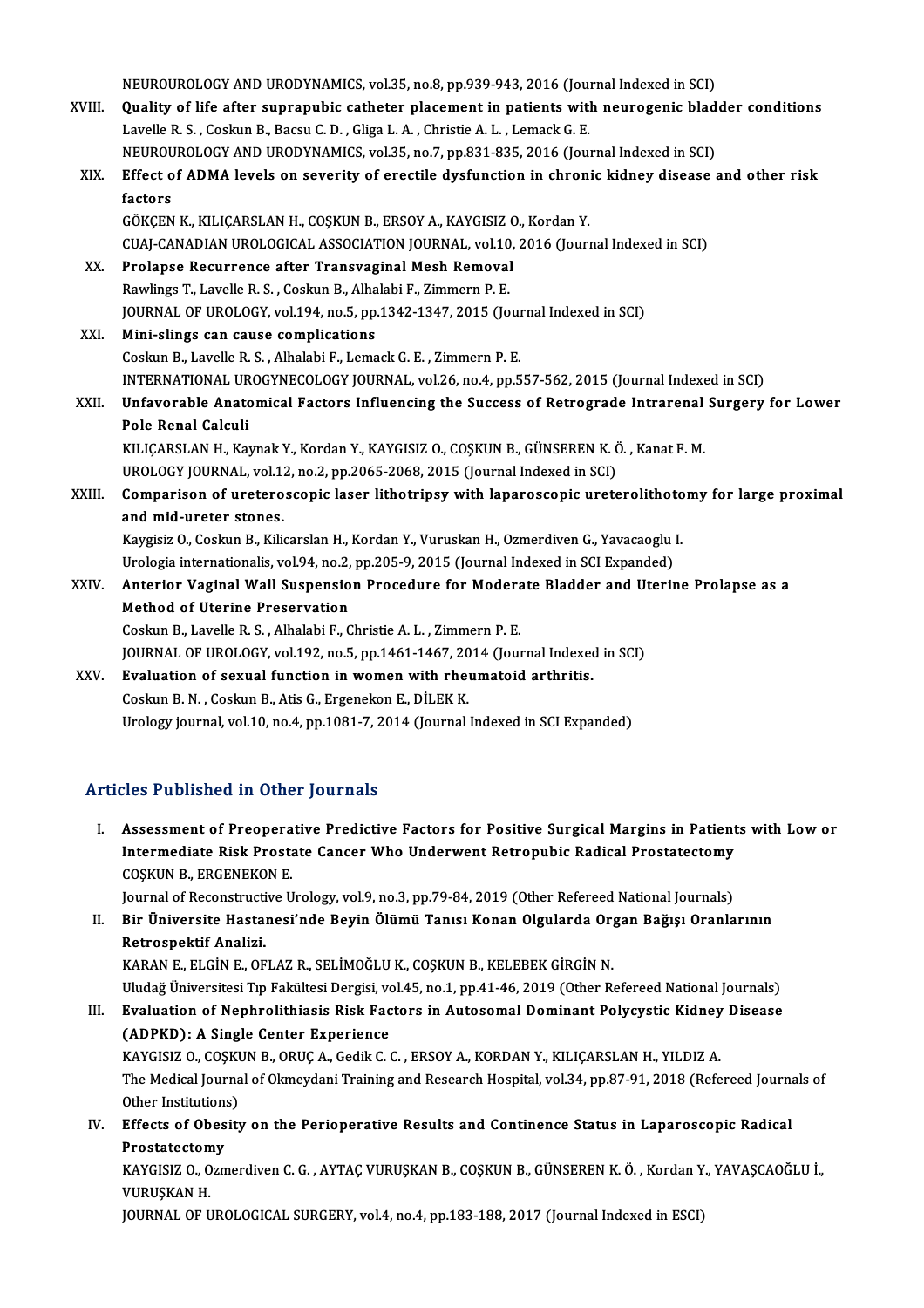| V.     | Management of the complications of pubovaginal sling surgery                                              |
|--------|-----------------------------------------------------------------------------------------------------------|
|        | BAYRAK Ö., COŞKUN B., DİNÇER M., ÖNEM K., ONUR A.R.                                                       |
|        | The European Research Journal, vol.3, no.3, pp.264-268, 2017 (Other Refereed National Journals)           |
| VI.    | How frequent is nocturia in medical students?                                                             |
|        | COŞKUN B., YURDAKUL T., KAYGISIZ O., KOCA N., YAVAŞCAOĞLU İ.                                              |
|        | The European Research Journal, vol.3, no.1, pp.68-72, 2017 (Other Refereed National Journals)             |
| VII.   | The attitudes of Urologists and Gynecologists about overactive bladder and treatment of it in             |
|        | Turkey: A questionnaire survey                                                                            |
|        | COȘKUN B., BAYRAK Ö., Dincer M., ÖNEM K., Gurbuz C., Onur R.                                              |
|        | TURKISH JOURNAL OF UROLOGY, vol.43, no.1, pp.68-74, 2017 (Journal Indexed in ESCI)                        |
| VIII.  | Assessment of the Accuracy of the Multi Detector Computed Tomography in Defifining Renal Artery           |
|        | Before Laparoscopic Donor Nephrectomy Accuracy of Tomography for Renal Artery                             |
|        | COSKUN B., KAYGISIZ O., ÖZTÜRK K., MERT A., GÜNSEVER K. Ö., ORUÇ A., KORDAN Y., VURUŞKAN H.,              |
|        | YAVAŞCAOĞLU İ.                                                                                            |
|        | Journal of Reconstructive Urology, vol.7, no.3, pp.70-74, 2017 (Other Refereed National Journals)         |
| IX.    | Laparoscopic Management of An Obturator Schwannoma Mimicking a Lymph Node Metastasis in A                 |
|        | Patient with Renal Cell Carcinoma: Case Report                                                            |
|        | COŞKUN B., ÖZMERDİVEN Ç. G., MERT A., KAYGISIZ O., AYTAÇ VURUŞKAN B., VURUŞKAN H.                         |
|        | Acta Medica Anatolia, vol.4, no.4, pp.167-169, 2016 (Other Refereed National Journals)                    |
| Х.     | Nüks Stres Üriner İnkontinansın Yönetimi                                                                  |
|        | YURDAKUL T., COŞKUN B.                                                                                    |
|        | Kontinans ve Nöroüroloji Bülteni, vol.3, no.2, pp.101-104, 2016 (National Non-Refereed Journal)           |
| XI.    | Anterior Vajinal Duvar Prolapsusları                                                                      |
|        | COȘKUN B.                                                                                                 |
|        | Kontinans ve Nöroüroloji Bülteni, vol.3, no.1, pp.7-10, 2016 (National Non-Refereed Journal)              |
| XII.   | Comparison of patient satisfaction rates for the malleable and two piece-inflatable penile prostheses     |
|        | KILIÇARSLAN H., KAYNAK Y., GÖKÇEN K., COŞKUN B., KAYGISIZ O.                                              |
|        | TURKISH JOURNAL OF UROLOGY, vol.40, no.4, pp.207-210, 2014 (Other Refereed National Journals)             |
| XIII.  | Multipl Skleroz Hastalarında Botulinum Toksinin Etkinliği                                                 |
|        | COSKUN B., KAYNAK Y.                                                                                      |
|        | Kontinans ve Nöroüroloji Bülteni, no.1, pp.13-17, 2014 (National Non-Refereed Journal)                    |
| XIV.   | Laparoskopik Radikal Sistektomide Üriner Diversiyon: İntrakorporeal mi?, ekstrakorporeal mi?              |
|        | COȘKUN B., KORDAN Y., YAVAȘCAOĞLU İ.                                                                      |
|        | Endouroloji Bulteni, pp.152-154, 2013 (National Non-Refereed Journal)                                     |
| XV.    | TRUS biyopsideki perinöral invazyonun tümör hacmi ve lokalizasyonuyla ilişkisi                            |
|        | AKÇA O., HORUZ R., KİREMİT M. C. , ATIŞ R. G. , COŞKUN B., AKÇA H., ÖZAĞRI A., DALKILINÇ A.               |
|        | Yeni Üroloji Dergisi, vol.8, no.2, pp.27-32, 2013 (Other Refereed National Journals)                      |
| XVI.   | Radikal sistektomide robotik cerrahi                                                                      |
|        | KORDAN Y., COŞKUN B.                                                                                      |
|        | Üroonkoloji Bülteni, vol.12, no.1, pp.6-10, 2013 (National Non-Refereed Journal)                          |
| XVII.  | A case of seminal vesicle cyst associated with ipsilateral renal agenesis diagnosed during an             |
|        | investigation of urinary incontinence                                                                     |
|        | COȘKUN B., DALKILIÇ A., SÖNMEZ N. C., ARISAN S., OFLUOĞLU Y., ERGENEKON E.                                |
|        | TURKISH JOURNAL OF UROLOGY, vol.39, no.1, pp.53-55, 2013 (Other Refereed National Journals)               |
| XVIII. | Penil fraktürlü olgularda operasyon öncesideğerlendirme ve cerrahi deneyimlerimiz                         |
|        | COSKUN B., ERMEÇ B., SÖNMEZ N. C., AKÇA O., GÜNEY S., ERGENEKON E.                                        |
|        | MEDICAL BULLETIN OF SISLI ETFAL HOSPITAL, vol.43, no.2, pp.57-59, 2009 (Other Refereed National Journals) |
| XIX.   | Early penile metastasis from primary bladder cancer as the first systemic manifestation: a case           |
|        | report                                                                                                    |
|        | SÖNMEZ N. C., COŞKUN B., ARISAN S., GÜNEY S., DALKILIÇ A.                                                 |
|        | Cases Journal, vol.2, no.1, pp.7281, 2009 (Refereed Journals of Other Institutions)                       |
|        |                                                                                                           |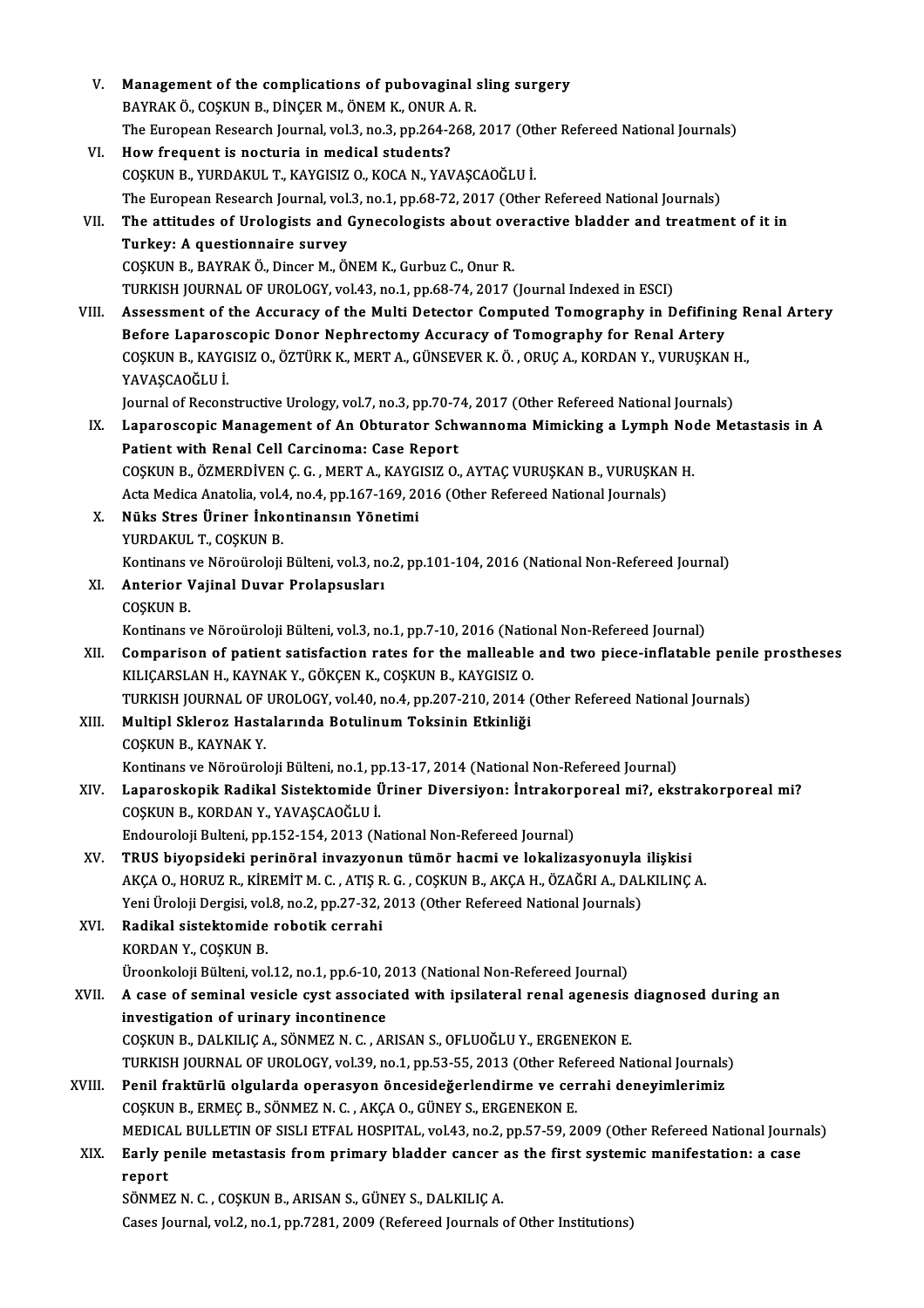#### Books&Book Chapters

OOks & Book Chapters<br>I. Kadında mesane çıkım obstruksiyonu<br>ZIMMERN B.E. COSKUN B x & Book dikapters<br>Kadında mesane çıkım ol<br>ZIMMERN P. E. , COŞKUN B.<br>in: Pretik Üradinami Des D Kadında mesane çıkım obstruksiyonu<br>ZIMMERN P. E. , COŞKUN B.<br>in: Pratik Ürodinami, Doç. Dr. Cenk Gürbüz, Yrd. Doç. Dr. Burhan Coşkun, Editor, Türk Üroloji Derneği, İstanbul,<br>pp.147.152. 2017 ZIMMERN P. E. , CC<br>in: Pratik Ürodinan<br>pp.147-152, 2017<br>Kodinde stres tij in: Pratik Ürodinami, Doç. Dr. Cenk Gürbüz, Yrd. D<br>pp.147-152, 2017<br>II. Kadında stres tip idrar kaçırmaya yaklaşım<br>COSYUN B. YU ICABSLAN H pp.147-152, 2017<br>II. Kadında stres tip idrar kaçırmaya yaklaşım in: Güncel Üroloji, Prof. Dr. İlker Seçkiner, Doç. Dr. Ömer Bayrak, Editor, Türk Üroloji Derneği, İstanbul, pp.221-228,<br>2017 COSKUN B., KILIÇARSLAN H. In: Güncel Üroloji, Prof. Dr. İlker Seçkiner,<br>2017<br>III. Erkek üriner inkontinans ve tedavisi 2017<br><mark>Erkek üriner inkonti</mark><br>COŞKUN B., ONUR A. R.<br>in Üreleji Akl Netler I COŞKUN B., ONUR A. R.<br>in: Üroloji Akıl Notları, Doç. Dr. Emre Huri, Editor, Güneş Tıp Kitapevleri, Ankara, pp.295-306, 2017 COŞKUN B., ONUR A. R.<br>in: Üroloji Akıl Notları, Doç. Dr. Emr<br>IV. TOT Ameliyatına 5 kez ameliyat<br>COSKUN B in: Üroloji *I*<br>TOT Ameli<br>COȘKUN B.<br>in: Tın Hulo COŞKUN B.<br>in: Tıp Hukuku Vaka Okumaları, Prof. Dr. Ali İhsan Taşcı, Editor, Türk Üroloji Derneği, İstanbul, pp.592-595, 2017 COŞKUN B.<br>in: Tıp Hukuku Vaka Okumaları,<br>V. Pelvik organ prolapsusuları<br>COSKUN P in: Tıp Huk<br><mark>Pelvik org</mark><br>COŞKUN B.<br>in: Güncel İ in: Güncel Üroloji, Prof. Dr. İlker Seçkiner, Doç. Dr. Ömer Bayrak, Editor, Türk Üroloji Derneği, İstanbul, pp.229-234,<br>2017 COSKUN B. in: Güncel Üroloji, Prof. Dr. İlker Seçkiner, Doç. Dr. Ömer Bayrak, Editor, Türk Üroloji Derneği, İstanb<br>2017<br>VI. Üriner İnkontinans Tanı ve Tedavisinde Türkçeye Çevirilsi Yapılmış Sorgulama Formları<br>MUSTAFA K. COSKUN B 2017<br>Üriner İnkontinans Ta<br>MUSTAFA K., COŞKUN B.<br>in: Üriner İnkontinans Ta Üriner İnkontinans Tanı ve Tedavisinde Türkçeye Çevirilsi Yapılmış Sorgulama Formları<br>MUSTAFA K., COŞKUN B.<br>in: Üriner İnkontinans Tanı ve Tedavi, Prof. Dr. Rahmi Onur Yrd. Doç. Dr. Ömer Bayrak, Editor, Türk Üroloji<br>Derneğ MUSTAFA K., COŞKUN B.<br>in: Üriner İnkontinans Tanı ve Tedav.<br>Derneği, İstanbul, pp.443-457, 2015<br>Üriner İnkontinansta Sarsulama in: Üriner İnkontinans Tanı ve Tedavi, Prof. Dr. I<br>Derneği, İstanbul, pp.443-457, 2015<br>VII. Üriner İnkontinansta Sorgulama Formları<br>COSKUN B. KADIHASANOČULM Derneği, İstanbul, pp.443-457, 20<br><mark>Üriner İnkontinansta Sorgula</mark><br>COŞKUN B., KADIHASANOĞLU M.<br>inı Üriner İnkontinans Tanı ve Te in: Üriner İnkontinans Tanı ve Tedavi, Prof.Dr.Rahmi Onur Yrd.Doç. Dr. Ömer Bayrak, Editor, Türk Üroloji Derneği,<br>İstanbul, pp.163-172, 2015 COSKUN B., KADIHASANOĞLU M. in: Üriner İnkontinans Tanı ve Tedavi, Prof.Dr.Rahmi Onur Yrd.Doç.<br>İstanbul, pp.163-172, 2015<br>VIII. Pelvik Organ Prolapsusu İle Birlikte İnkontinansın Tedavisi<br>COSKUN P. KADIHASANOĞLU M İstanbul, pp.163-172, 2015<br>Pelvik Organ Prolapsusu İle B<br>COŞKUN B., KADIHASANOĞLU M.<br>inı Üriner İnkantinans Tanı ve Te COŞKUN B., KADIHASANOĞLU M.<br>in: Üriner İnkontinans Tanı ve Tedavi, Prof. Dr. Rahmi Onur, Yrd. Doç. Dr. Ömer Bayrak, Editor, Türk Üroloji Derneği, İstanbul,pp.347-358,2015 in: Üriner İnkontinans Tanı ve Tedavi, Prof. Dr. Rahmi Onur,<br>Derneği, İstanbul, pp.347-358, 2015<br>IX. Üriner İnkontinansta Konservatif Tedavi Seçenekleri<br>COSKUN B. KADIHASANOČU M Derneği, İstanbul, pp.347-358, 20<br><mark>Üriner İnkontinansta Konserv</mark><br>COŞKUN B., KADIHASANOĞLU M.<br>inı Üriner İnkontinans Tanı ve Te Üriner İnkontinansta Konservatif Tedavi Seçenekleri<br>COŞKUN B., KADIHASANOĞLU M.<br>in: Üriner İnkontinans Tanı ve Tedavi, Prof. Dr. Rahmi Onur Yrd. Doç. Dr. Ömer Bayrak, Editor, Türk Üroloji<br>Derneği, İstanbul np.212,224, 2015 COŞKUN B., KADIHASANOĞLU M.<br>in: Üriner İnkontinans Tanı ve Tedav.<br>Derneği, İstanbul, pp.213-224, 2015<br>İnkontinans ve Bolyik Organ Bro. X. İnkontinans ve Pelvik Organ Prolapsusus Birlikteliğinde Tanı Derneği, İstanbul, pp.213-224, 2015

İnkontinans ve Pelvik Organ Prolapsusus Birlikteliğinde Tanı<br>COŞKUN B., Mustafa K.<br>in: Üriner İnkontinans Tanı ve Tedavi, Prof. Dr. Rahmi Onur, Yrd. Doç. Dr. Ömer Bayrak, Editor, Türk Üroloji<br>Derneği, İstanbul, pp.182.190. COȘKUN B., Mustafa K.<br>in: Üriner İnkontinans Tanı ve Tedav<br>Derneği, İstanbul, pp.183-190, 2015

## Derneği, İstanbul, pp.183-190, 2015<br>Refereed Congress / Symposium Publications in Proceedings

efereed Congress / Symposium Publications in Proceedings<br>I. Çocuk Böbrek Taşlarının Fleksible Üreterorenoskopi ile Tedavisinde Tek Seans Başarısını Etkileyen<br>Raktörler reed den<br>Çocuk Böl<br>Faktörler<br>KAVCISIZ C Çocuk Böbrek Taşlarının Fleksible Üreterorenoskopi i<br>Faktörler<br>KAYGISIZ O., MERT A., ÇAVİŞ M., COŞKUN B., KILIÇARSLAN H.<br>15. Türk Cosuk Ürelejisi Konstasi, Attalya Turkey, 29 Nevem Faktörler<br>KAYGISIZ O., MERT A., ÇAVİŞ M., COŞKUN B., KILIÇARSLAN H.<br>15. Türk Çocuk Ürolojisi Kongresi, Antalya, Turkey, 29 November - 01 December 2019

II. The Relationship Between Surgical Complications and Graft Outcomes after Kidney Transplantation DÜĞER H., ERSOY A., DİZDAR O. S. , YILDIZ A., ORUÇ A., ÜNSAL O., AKGÜR S., KORDAN Y., KAYGISIZ O., COŞKUN B., et<br>al. Tł<br>Di<br>al.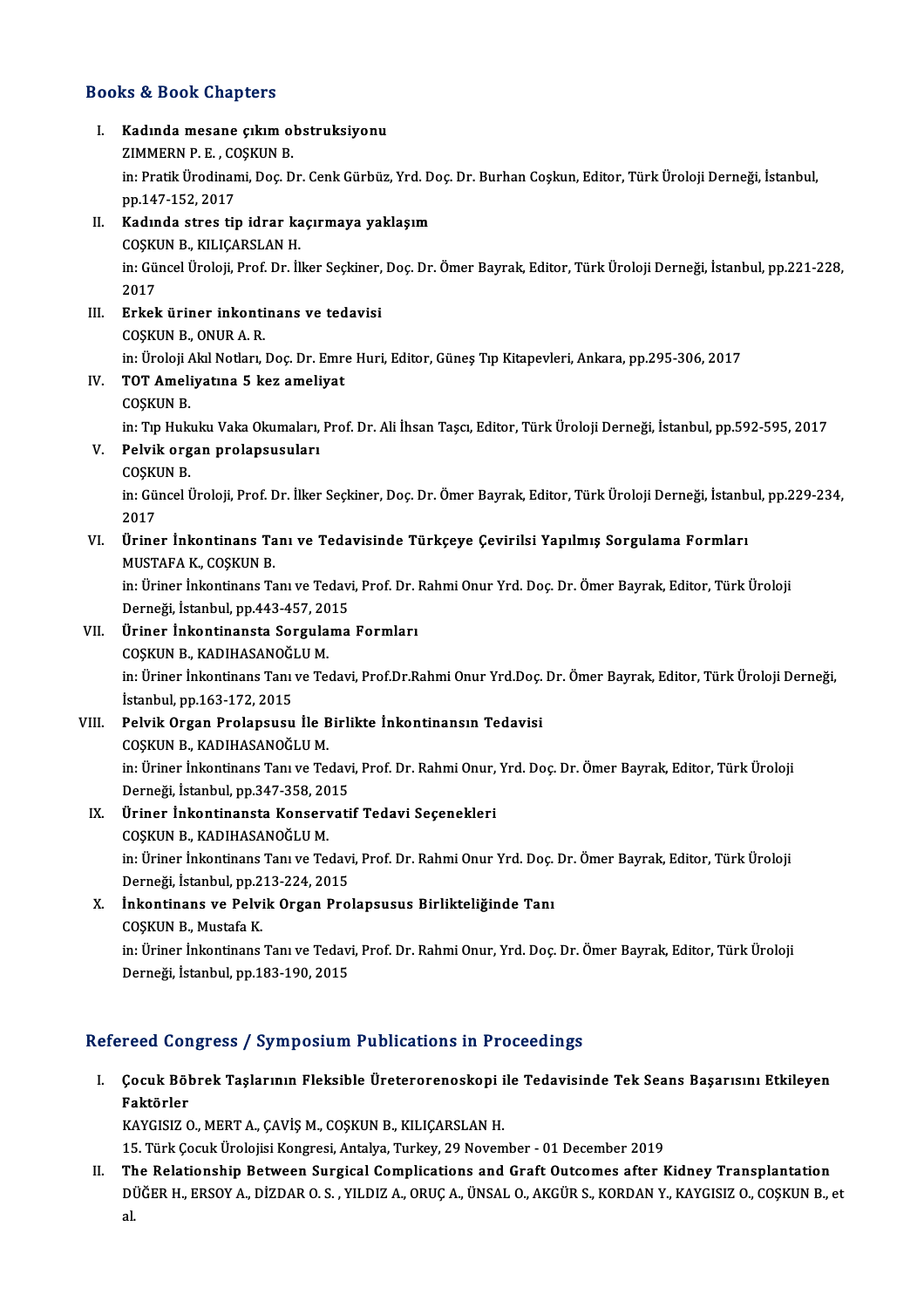19th Congress of the European Society for Organ Transplantation, KOPENHAG, 15 - 18 September 2019, vol.32,<br>nn <sup>222</sup> 19th Co<br>pp.222<br>Charac 19th Congress of the European Society for Organ Transplantation, KOPENHAG, 15 - 18 September 2019, vol.<br>III. Characteristics of Deceased Donors Used for Kidney Transplantation: Single-Center Experience<br>FRSOV A. ELGIN E. AK

pp.222<br>III. Characteristics of Deceased Donors Used for Kidney Transplantation: Single-Center Experience<br>ERSOY A., ELGİN E., AKGÜR S., YILDIZ A., KAYGISIZ O., OFLAZ R., SELİMOĞLU K., ORUÇ A., ÜNSAL O., COŞKUN B., et<br>al. Ch<br>ER<br>al.

19th Congress of the European Society for Organ Transplantation, KOPENHAG, Denmark, 15 - 18 September 2019

al.<br>19th Congress of the European Society for Organ Transplantation, KOPENHAG, Denmark, 15 - 18 September<br>IV. Effect Of Operation Timeline on Frequency of Surgical Complication in Deceased Donor Kidney<br>Transplantation **19th Congress of the**<br>**Effect Of Operatical**<br>**Transplantation** Effect Of Operation Timeline on Frequency of Surgical Complication in Deceased Donor Kidney<br>Transplantation<br>ERSOY A., DÜĞER H., DİZDAR O. S. , YILDIZ A., AKGÜR S., KAYGISIZ O., ORUÇ A., ÜNSAL O., COŞKUN B., KORDAN Y., et<br>a

Tr<br>ER<br>al. ERSOY A., DÜĞER H., DİZDAR O. S. , YILDIZ A., AKGÜR S., KAYGISIZ O., ORUÇ A., ÜNSAL O., COŞKUN B., KORDAN Y.,<br>al.<br>19th Congress of the European Society for Organ Transplantation, KOPENHAG, 15 - 18 September 2019, pp.302<br>EV

- al.<br>19th Congress of the European Society for Organ Transplantation, KOPENHAG, 15 18 September 2019, pp.302<br>V. EVALUATION OF EDUCATIONAL LEVEL AND COGNITIVE SACTORS OF REVISION AND FAILURE RATES 19th Congress of the European Society for Organ Transplantation, KOPENHAG, 15 - 18 September 2019, pp.302<br>EVALUATION OF EDUCATIONAL LEVEL AND COGNITIVE STATUS IN MEN UNDERGOING ARTIFICIAL<br>URINARY SPHINCTER: A NEW INSIGHT T EVALUATION OF EDUCATIONAL LEVEL AND COGNITIVE STATUS IN MEN UNDERGOING AR<br>URINARY SPHINCTER: A NEW INSIGHT TO PREDICTIVE FACTORS OF REVISION AND FAILL<br>KELES A., ONUR A. R. , AYDOS M., COŞKUN B., KOCA O., DİNÇER M. M. , İMA URINARY SPHINCTER: A NEW INSIGHT TO PREDICTIVE F<br>KELES A., ONUR A. R. , AYDOS M., COȘKUN B., KOCA O., DİNÇER M<br>AUA 2019, CHICAGO, United States Of America, 3 - 06 May 2019<br>Artificual Uninor Sfinkton Sonnacı Basanı ve Boyin KELES A., ONUR A. R. , AYDOS M., COŞKUN B., KOCA O., DİNÇER M. M. , İMAMOĞLU M. A. , KARAKEÇİ A.<br>AUA 2019, CHICAGO, United States Of America, 3 - 06 May 2019<br>VI. Artifisyel Üriner Sfinkter Sonrası Başarı ve Revizyon Oranla
- AUA 2019, CHICAGO, United States Of America, 3 06 May 2019<br>Artifisyel Üriner Sfinkter Sonrası Başarı ve Revizyon Oranları Eğitim Düzeyi ve Kogniti<br>İlişkilimi? Türkiye'deki İlk Çok Merkezli Çalışma Sonuçları<br>KELES A., ONU Artifisyel Üriner Sfinkter Sonrası Başarı ve Revizyon Oranları Eğitim Düzeyi ve Kogniti<br>İlişkilimi? Türkiye'deki İlk Çok Merkezli Çalışma Sonuçları<br>KELEŞ A., ONUR A. R. , COŞKUN B., AYDOS M., KOCA O., DİNÇER M. M. , KARAKE 27. ULUSAL ÜROLOJİ KONGRESİ, Cyprus (Kktc), 26 - 29 October 2018 KELEŞ A., ONUR A. R. , COŞKUN B., AYDOS M., KOCA O., DİNÇER M. M. , KARAKEÇİ A., SULUKAYA M.<br>27. ULUSAL ÜROLOJİ KONGRESİ, Cyprus (Kktc), 26 - 29 October 2018<br>VII. The Role of Educational Level and Cognitive Status of P
- 27. ULUSAL ÜROLOJİ KONGRESİ, Cyprus (Kktc), 26 29 October 2018<br>The Role of Educational Level and Cognitive Status of Patients on Outcomes and Revision<br>Artificial Urinary Sphincter in Men with Post-Prostatectomy Incontine The Role of Educational Level and<br>Artificial Urinary Sphincter in Men<br>Institutional Study in Turkish Men<br>Keles A. ONUP A. P. DINGER M.M., KO Artificial Urinary Sphincter in Men with Post-Prostatectomy Incontinence<br>Institutional Study in Turkish Men<br>Keleş A., ONUR A. R. , DİNÇER M. M. , KOCA O., COŞKUN B., KARAKEÇİ A., Garayev A.<br>ICS ANNUAL MEETÎNC 29 - 21 Augus

Institutional Study in Turkish Men<br>Keleş A., ONUR A. R. , DİNÇER M. M. , KOCA O.,<br>ICS ANNUAL MEETİNG, 28 - 31 August 2018<br>The Use of Dener with Benel Feilure in Keleş A., ONUR A. R., DİNÇER M. M., KOCA O., COŞKUN B., KARAKEÇİ A., Garayev A<br>ICS ANNUAL MEETING, 28 - 31 August 2018<br>VIII. The Use of Donor with Renal Failure in Cadaver and One-Year Outcome<br>Algin A. Williek A. COSKUN B.

- ICS ANNUAL MEETİNG, 28 31 August 2018<br>The Use of Donor with Renal Failure in Cadaver and One-Year Outcome<br>elgin e., yıldız a., ORUÇ A., COŞKUN B., KAYGISIZ O., ERSOY A., keskin s., VURUŞKAN H., selimoğlu k., DÜNDAR H.Z.<br> The Use of Donor with Renal Failure in Cadaver and One-Year Outcome<br>elgin e., yıldız a., ORUÇ A., COŞKUN B., KAYGISIZ O., ERSOY A., keskin s., VURUŞKAN H., selimoğlu k., DÜNDAR H. Z.<br>27th International Congress of the Tran elgin e.,<br>27th Int<br>pp.798<br>The Us 27th International Congress of the Transplantation-Society (TTS), Madrid, Spain, 3<br>pp.798<br>IX. The Use of Donor with Renal Failure in Cadaver and One-Year Outcome<br>ELCIN E. VILDIZ A. OBUC A. COSKUN B. KAYCISIZ O. ERSOV A. KE
- ELGİN E., YILDIZ A., ORUÇ A., COŞKUN B., KAYGISIZ O., ERSOY A., KESKİN S., VURUŞKAN H., SELİMOĞLU K., DÜNDAR<br>H. Z. The<br>ELGI<br>H.Z. ELGİN E., YILDIZ A., ORUÇ A., COŞKUN B., KAYGISIZ O., ERSOY A., KESKİN S., VURUŞKAN H., SELİMOĞLU K., DÜNDAR<br>H. Z.<br>27th International Congress of The Transplantation Society, Madrid, Spain, 30 June - 05 July 2018, vol.102,

H. Z.<br>27th International Congress of The Transplantation Society, Madrid, Spain, 30 June - 05 July 2018, vol.102, p<br>X. Comparison of the factors affecting the durability of flexible ureterorenoscope for renal stone<br>thereor 27th International Congres<br>Comparison of the facto<br>therapy retrospectively Comparison of the factors affecting the durability of flexible ureterorenose<br>therapy retrospectively<br>GÜNSEREN K.Ö., ÇİÇEKM.Ç., KAYGISIZ O., COŞKUN B., KORDAN Y., KILIÇARSLAN H.<br>Eth Mesting of the FAU Section of Ure Technol

therapy retrospectively<br>GÜNSEREN K. Ö. , ÇİÇEK M. Ç. , KAYGISIZ O., COŞKUN B., KORDAN Y., KILIÇARSLAN H.<br>6th Meeting of the EAU Section of Uro-Technology in conjunction with the Italian Endourology Association (IEA),<br>Moden GÜNSEREN K. Ö. , ÇİÇEK M. Ç. , KAYGISIZ O., COŞK<br>6th Meeting of the EAU Section of Uro-Technology<br>Modena, Italy, 24 - 26 May 2018, vol.17, pp.2122<br>Cosuk böhrek taslarının fleksible üreterere 6th Meeting of the EAU Section of Uro-Technology in conjunction with the Italian Endourology Association (Modena, Italy, 24 - 26 May 2018, vol.17, pp.2122<br>XI. Cocuk böbrek taşlarının fleksible üreterorenoskopi eşliğinde la

Modena, Italy, 24 - 26 May 20<br>Çocuk böbrek taşlarının flı<br>boyutunun başarıya etkisi<br>KAVCISIZ O. MEPT A. COSKUI Çocuk böbrek taşlarının fleksible üreterorenoskopi eşliğinde<br>boyutunun başarıya etkisi<br>KAYGISIZ O., MERT A., COŞKUN B., GÜNSEREN K. Ö. , KILIÇARSLAN H.<br>14. Türk Cosuk Ürelejisi Konsresi, Artalya Turkey, 30 Nevember, 93

boyutunun başarıya etkisi<br>KAYGISIZ O., MERT A., COŞKUN B., GÜNSEREN K. Ö. , KILIÇARSLAN H.<br>14. Türk Çocuk Ürolojisi Kongresi, Antalya, Turkey, 30 November - 02 December 2017, pp.69<br>Olsularla nalijk prolansus bastalarının y KAYGISIZ 0., MERT A., COŞKUN B., GÜNSEREN K. Ö. , KILIÇARSLAN H.<br>14. Türk Çocuk Ürolojisi Kongresi, Antalya, Turkey, 30 November - 02<br>XII. Olgularla pelvik prolapsus hastalarının yönetimi<br>KARATAŞ Ö. F. , COŞKUN B.

14. Türk Çocuk Ürolojisi Ko<br>Olgularla pelvik prolaps<br>KARATAŞ Ö. F. , COŞKUN B.<br>26. Ulucal Üroloji Kongresi Olgularla pelvik prolapsus hastalarının yönetimi<br>KARATAŞ Ö. F. , COŞKUN B.<br>26. Ulusal Üroloji Kongresi, Girne, Cyprus (Kktc), 12 - 15 October 2017<br>Nörojen Meseneli Olgularla Penel

- KARATAŞ Ö. F. , COŞKUN B.<br>26. Ulusal Üroloji Kongresi, Girne, Cyp.<br>XIII. Mörojen Mesaneli Olgularla Panel<br>CİNSPERC D. GÜRRÜZ C. COSKUN R 26. Ulusal Üroloji Kongresi, Girne, Cyprus (Kktc),<br>Nõrojen Mesaneli Olgularla Panel<br>GİNSBERG D., GÜRBÜZ C., COŞKUN B., ŞİMŞEK A.<br>26. Ulusal Üroloji Kongresi, Girne, Gimrus (Kkto) Nörojen Mesaneli Olgularla Panel<br>GİNSBERG D., GÜRBÜZ C., COŞKUN B., ŞİMŞEK A.<br>26. Ulusal Üroloji Kongresi, Girne, Cyprus (Kktc), 12 - 15 October 2017
- GİNSBERG D., GÜRBÜZ C., COŞKUN B., ŞİMŞEK A.<br>26. Ulusal Üroloji Kongresi, Girne, Cyprus (Kktc), 12 15 October 2017<br>XIV. Böbrek taşı tedavisinde Fleksible Üreterorenoskop kullanım süresini etkileyen faktörlerin<br>natroa 26. Ulusal Üroloji Kongresi, Girne, Cy<br>Böbrek taşı tedavisinde Fleksible<br>retrospektif olarak araştırılması<br>CÜNSEREN KÖ KAYCISIZ O COSKI Böbrek taşı tedavisinde Fleksible Üreterorenoskop kullanım süresini etl<br>retrospektif olarak araştırılması<br>GÜNSEREN K.Ö., KAYGISIZ O., COŞKUN B., KORDAN Y., MERT A., KILIÇARSLAN H.<br>26 Hlucel Üneleji Kongresi Cinne Cunnus (K

retrospektif olarak araştırılması<br>GÜNSEREN K. Ö. , KAYGISIZ O., COŞKUN B., KORDAN Y., MERT A., KILIÇARSLAN H.<br>26. Ulusal Üroloji Kongresi, Girne, Cyprus (Kktc), 12 - 15 October 2017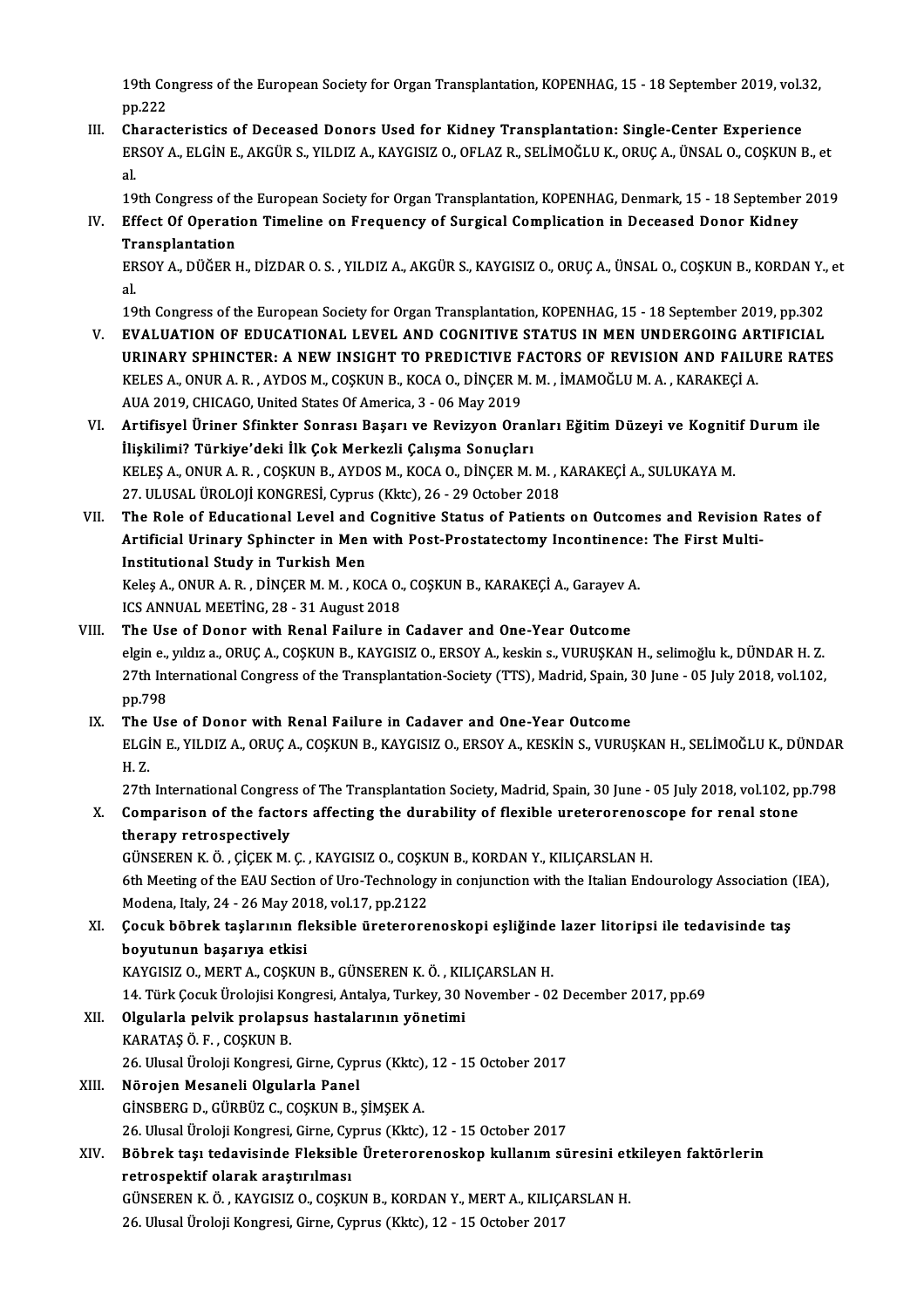| XV.     | DJ stent takılması böbrek taşı için uygulanan fleksibl üreteroskopi sonrası son takipte taşsızlık                                                                                                                                                                                                                  |
|---------|--------------------------------------------------------------------------------------------------------------------------------------------------------------------------------------------------------------------------------------------------------------------------------------------------------------------|
|         | oranını iyileştirir mi?<br>KAYGISIZ O., KILIÇARSLAN H., COŞKUN B., GÜNSEREN K. Ö., MERT A., ÖZMERDİVEN Ç. G., KORDAN Y.                                                                                                                                                                                            |
|         | 26. Ulusal Üroloji Kongresi, Girne, Cyprus (Kktc), 12 - 15 October 2017                                                                                                                                                                                                                                            |
| XVI.    | Sağ ve sol donor nefrektomi komplikasyonlarının ve graft sağ alımlarının karşılaştırılması                                                                                                                                                                                                                         |
|         | COSKUN B., KAYGISIZ O., ÖZMERDİVEN Ç. G., MERT A., VURUŞKAN H., YAVAŞCAOĞLU İ.                                                                                                                                                                                                                                     |
|         | 26. Ulusal Üroloji Kongresi, Girne, Cyprus (Kktc), 12 - 15 October 2017                                                                                                                                                                                                                                            |
| XVII.   | Renal pelvis taşlarında retrograd intra renal cerrahi uygulamasında 2 cm.geçerli bir sınır mıdır ?<br>KAYGISIZ O., COŞKUN B., MERT A., KILIÇARSLAN H.                                                                                                                                                              |
|         | 26. Ulusal Üroloji Kongresi, Girne, Cyprus (Kktc), 12 - 15 October 2017, pp.69                                                                                                                                                                                                                                     |
| XVIII.  | Sağ ve sol donor nefrektomi komplikasyonlarının ve graft sağ kalımlarının karşılaştırılması<br>COŞKUN B., KAYGISIZ O., ÖZMERDİVEN Ç. G., MERT A., VURUŞKAN H., YAVAŞCAOĞLU İ.                                                                                                                                      |
|         | 26. Ulusal Üroloji Kongresi, Girne, Cyprus (Kktc), 12 - 15 October 2017                                                                                                                                                                                                                                            |
| XIX.    | Management of the complications of the pubovaginal surgery                                                                                                                                                                                                                                                         |
|         | BAYRAK Ö., COŞKUN B., DİNÇER M. M., ÖNEM K., ONUR A. R.                                                                                                                                                                                                                                                            |
|         | ICS 2017 Annual Meeting, 12 - 15 September 2017                                                                                                                                                                                                                                                                    |
| XX.     | MANAGEMENT OF THE COMPLICATIONS OF PUBOVAGINAL SLING SURGERY                                                                                                                                                                                                                                                       |
|         | BAYRAK Ö., COŞKUN B., dinçer m., ÖNEM K., ONUR A. R.                                                                                                                                                                                                                                                               |
|         | International Continence Society Meeting 2017 Firence, Floransa, Italy, 12 - 15 September 2017                                                                                                                                                                                                                     |
| XXI.    | The Effect of Renal Arterial Anastomosis Techniques on the Development of Complications and Graft                                                                                                                                                                                                                  |
|         | Dysfunction in Recipients after Kidney Transplantation                                                                                                                                                                                                                                                             |
|         | KANAT F. M., KORDAN Y., KAYGISIZ O., COŞKUN B., VURUŞKAN H., ORUÇ A., YILDIZ A., AYAR Y., ERSOY A.                                                                                                                                                                                                                 |
|         | 54th ERA EDTA Congress, Madrid, Spain, Madrid, Spain, 3 - 06 June 2017                                                                                                                                                                                                                                             |
| XXII.   | Comparison of the Effect of Anastomosis Type on Early Graft Functions and Complications in Kidney                                                                                                                                                                                                                  |
|         | <b>Transplant Patients with Multiple Arteries</b>                                                                                                                                                                                                                                                                  |
|         | SÖNMEZ A., KORDAN Y., KAYGISIZ O., COŞKUN B., VURUŞKAN H., YILDIZ A., ORUÇ A., AYAR Y., AYDIN F., ERSOY A.                                                                                                                                                                                                         |
|         | 54th ERA EDTA Congress, Madrid, Spain, Madrid, Spain, 3 - 06 June 2017                                                                                                                                                                                                                                             |
| XXIII.  | COMPARISON OF INTERMEDIATE AND LOW FREQUENCYSHOCK WAVE LITHOTRIPSY FOR PEDIATRIC<br><b>KIDNEYSTONE</b>                                                                                                                                                                                                             |
|         | KAYGISIZ O., KILIÇARSLAN H., MERT A., COŞKUN B., KORDAN Y.                                                                                                                                                                                                                                                         |
|         | 28th ESPU Congress, Barselona, Spain, 19 - 22 April 2017, pp 241                                                                                                                                                                                                                                                   |
| XXIV.   | Top Papers Nöroürolji<br><b>COSKUN B.</b>                                                                                                                                                                                                                                                                          |
|         | 25. Ulusal Üroloji Kongresi, Girne, Cyprus (Kktc), 6 - 09 October 2016                                                                                                                                                                                                                                             |
| XXV.    | Difficult urethral reconstruction in women (stricture, mesh, diverticulum)<br>DMOCHOWSKY R., GOMELSKY A., ROVNER E., COSKUN B.                                                                                                                                                                                     |
|         | American Urolological Association Annual Meeting 2016, San Diego, 6 - 10 May 2016                                                                                                                                                                                                                                  |
| XXVI.   | Comparison of laparoscopic extra peritoneal transvesical prostatectomy and open prostatectomy<br>GÜNSEREN K. Ö., COŞKUN B., KAYGISIZ O., AYTAÇ VURUŞKAN B., KORDAN Y., VURUŞKAN H., YAVAŞCAOĞLU İ.<br>American Urolological Association Annual Meeting 2016, San Diego, United States Of America, 6 - 10 May 2016, |
|         | vol 195, pp 513-514                                                                                                                                                                                                                                                                                                |
| XXVII.  | Panel: AÜSS: Olgular eşliğinde tartışalım                                                                                                                                                                                                                                                                          |
|         | ÖTÜNÇTEMUR A., COŞKUN B., KÜÇÜK E. V., ERKAN E.                                                                                                                                                                                                                                                                    |
|         | Avrasya Üroonkoloji Bahar Kongresi Prostat Kanseri ve BPH, Bursa, Turkey, 28 April - 01 May 2016                                                                                                                                                                                                                   |
| XXVIII. | The best materials for female pelvic surgery                                                                                                                                                                                                                                                                       |
|         | <b>COSKUN B.</b>                                                                                                                                                                                                                                                                                                   |
|         | South Eastern European Meeting 2015, 06 November 2015 - 08 January 2016                                                                                                                                                                                                                                            |
| XXIX.   | ÇOCUK BÖBREK TAŞI HASTALIĞININ FLEKSİBLE ÜRETERORENOSKOPİK LAZER LİTOTRİPSİ İLE<br>TEDAVISINDE ERKENDÖNEM BAŞARIYI ETKİLEYEN FAKTÖRLER VE TEDAVI SONU SONUÇLARI                                                                                                                                                    |
|         | KAYGISIZ O., KILIÇARSLAN H., COŞKUN B., GÜNSEREN K. Ö., KORDAN Y.                                                                                                                                                                                                                                                  |
|         | 13. TÜRK ÇOCUK ÜROLOJİ KONGRESİ, Antalya, Turkey, 26 - 28 November 2015, pp.76                                                                                                                                                                                                                                     |
|         |                                                                                                                                                                                                                                                                                                                    |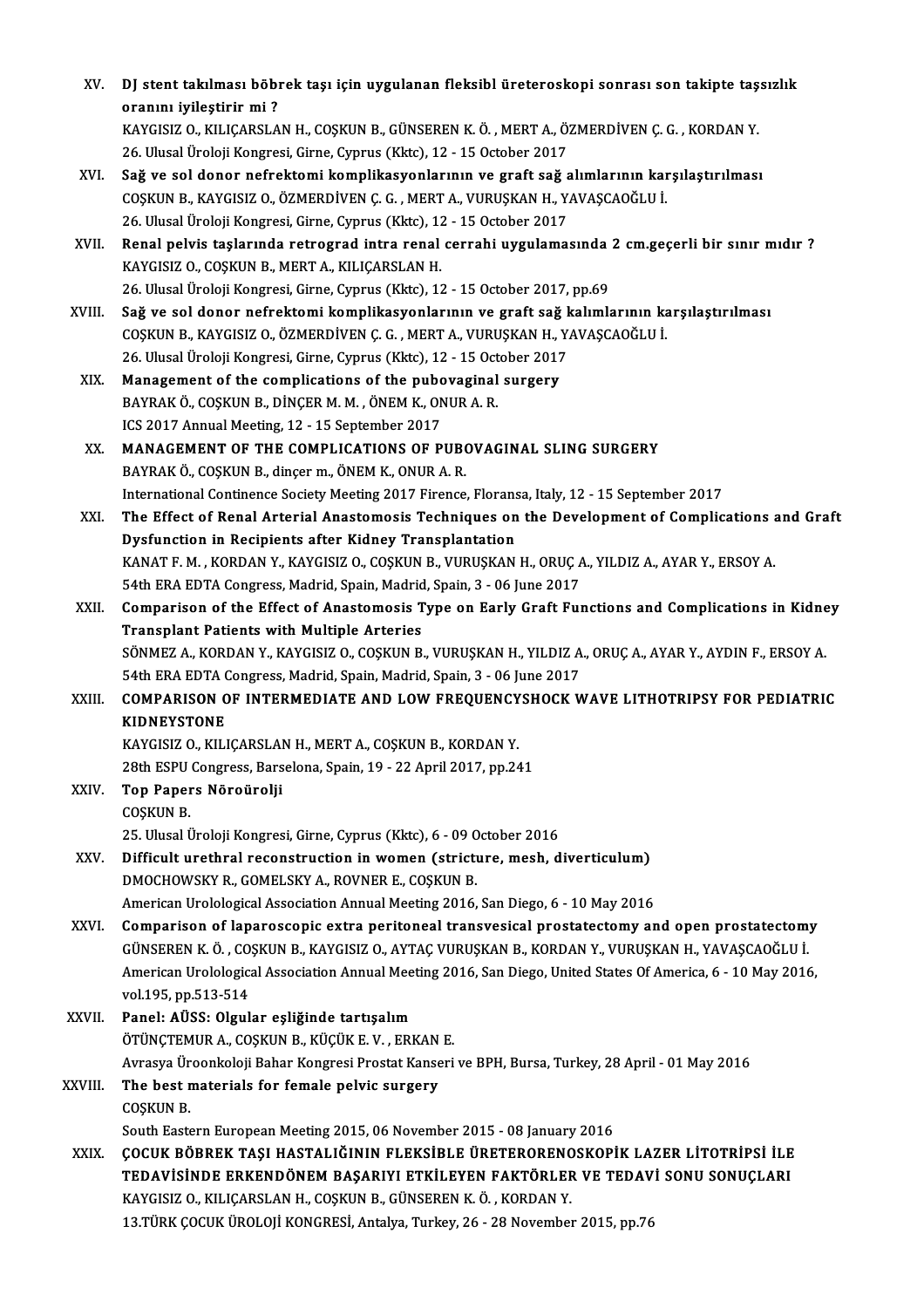| XXX.         | Üreter taşının semi rigid üreterorenoskopik lazer litotripside taş boyutu önemli mi?                                               |
|--------------|------------------------------------------------------------------------------------------------------------------------------------|
|              | KAYGISIZ O., KILIÇARSLAN H., COŞKUN B., MERT A.<br>13. Türk Çocuk Üroloji Kongresi, Antalya, Turkey, 26 - 28 November 2015, pp.75  |
|              | PEDIATRIK ÜST ÜRINER SISTEM TAŞ HASTALIĞINDA ŞOK DALGA LITOTRIPSI DÜŞÜK FREKANSLI MI                                               |
| XXXI.        | YÜKSEK FREKANSLI MI                                                                                                                |
|              |                                                                                                                                    |
|              | KAYGISIZ O., KILIÇARSLAN H., COŞKUN B., KORDAN Y.<br>13.TÜRK ÇOCUK ÜROLOJİ KONGRESİ, Antalya, Turkey, 26 - 28 November 2015, pp.54 |
| XXXII.       | ÜRETER TAŞININ SEMİ RİGİD ÜRETERORENOSKOPİK LAZER LİTOTRİPSİDE TAŞ BOYUTU ÖNEMLİ Mİ                                                |
|              | KAYGISIZ O., KILIÇARSLAN H., MERT A., COŞKUN B.                                                                                    |
|              | 13 TÜRK ÇOCUK ÜROLOJİ KONGRESİ, Antalya, Turkey, 26 - 28 November 2015, pp.75                                                      |
| XXXIII.      | Çocuk böbrek taşı hastalığının fleksible üreterorenoskopik lazer litotripsi ile tedavisinde erken                                  |
|              | dönem başarıyı etkileyen faktörler ve tedavi sonu sonuçları                                                                        |
|              | KAYGISIZ O., KILIÇARSLAN H., COŞKUN B., KORDAN Y., GÜNSEREN K. Ö.                                                                  |
|              | 13. Türk Çocuk Üroloji Kongresi, Antalya, Turkey, 26 - 28 November 2015, pp.76                                                     |
| <b>XXXIV</b> | Renal ven trombozu olan renal hücreli kanserlerde transperitonoskopik yaklaşım                                                     |
|              | ÇELEN S., KAYGISIZ O., KORDAN Y., COŞKUN B., AYTAÇ VURUŞKAN B., VURUŞKAN H., YAVAŞCAOĞLU İ.                                        |
|              | 12. Üroonkoloji kongresi, Turkey, 18 - 22 November 2015                                                                            |
| XXXV.        | Evre 1 Renal ven trombozu olan Renal Hücreli Kanserlere Transperitonoskopik Yaklaşım                                               |
|              | ÇELEN S., KAYGISIZ O., KORDAN Y., COŞKUN B., VURUŞKAN H., YAVAŞCAOĞLU İ.                                                           |
|              | 12. ÜROONKOLOJİ KONGRESİ, Antalya, Turkey, 18 - 22 November 2015, pp.77                                                            |
| XXXVI.       | Laparoskopik Radikal Sistektomi Deneyimimiz                                                                                        |
|              | ÇELEN S., KORDAN Y., COŞKUN B., KAYGISIZ O., VURUŞKAN H., KILIÇARSLAN H., YAVAŞCAOĞLU İ.                                           |
|              | 12. ÜROONKOLOJİ KONGRESİ, Antalya, Turkey, 18 - 22 November 2015, pp.79                                                            |
| XXXVII.      | Our experience in laparoscopic radical prostatectomy                                                                               |
|              | GÜNSEREN K. Ö., KAYGISIZ O., COŞKUN B., KORDAN Y., AYTAÇ VURUŞKAN B., VURUŞKAN H., YAVAŞCAOĞLU İ.                                  |
|              | 26th. World Congress of Videourology, 20 - 22 October 2015                                                                         |
| XXXVIII.     | Laparoskopik transvezikal adenomektomi deneyimlerimiz                                                                              |
|              | GÜNSEREN K. Ö., KORDAN Y., COSKUN B., KAYGISIZ O., VURUŞKAN H., YAVAŞCAOĞLU İ.                                                     |
|              | 26th World Congress on Videourology, İzmir, Turkey, 20 - 22 October 2015                                                           |
| <b>XXXIX</b> | Our experince in laparoscopic radical cystectomy                                                                                   |
|              | CELEN S., KORDAN Y., COSKUN B., KAYGISIZ O., VURUSKAN H., KILICARSLAN H., YAVASCAOĞLU İ.                                           |
|              | 26th World Congress on Videourology, İzmir, Turkey, 20 - 22 October 2015                                                           |
| XL.          | Our experience in Laparoscopic Transperitoneal Adrenalectomy                                                                       |
|              | KORDAN Y., çelen s., COŞKUN B., KAYGISIZ O., VURUŞKAN H., YAVAŞCAOĞLU İ.                                                           |
|              | 26th World congress on videourology, İzmir, Turkey, 20 - 22 October 2015, pp.29                                                    |
| XLI.         | Our experince in laparoscopic transperitoneal adrenalectomy                                                                        |
|              | KORDAN Y., ÇELEN S., COŞKUN B., KAYGISIZ O., VURUŞKAN H., YAVAŞCAOĞLU İ.                                                           |
|              | 26th World Congress on Videourology, İzmir, Turkey, 20 - 22 October 2015                                                           |
| XLII.        | Laparoscopic transperitoneal radical neprectomy for pT3b renal cell carcinoma                                                      |
|              | GÜNSEREN K.Ö., KORDAN Y., COŞKUN B., KAYGISIZ O., VURUŞKAN H.                                                                      |
|              | 26th word congress on videourology, İzmir, Turkey, 20 - 22 October 2015                                                            |
| XLIII.       | Our experinece in laparoscopic transvesical adenomectomy                                                                           |
|              | GÜNSEREN K. Ö., KORDAN Y., COŞKUN B., KAYGISIZ O., VURUŞKAN H., YAVAŞCAOĞLU İ.                                                     |
|              | 26th World Congress on Videourology, İzmir, Turkey, 20 - 22 October 2015                                                           |
| XLIV.        | Laparoscopic transperitoneal radical nephrectomyfor pT3b renal cell carcinoma                                                      |
|              | ÇELEN S., COŞKUN B., KORDAN Y., KAYGISIZ O., AYTAÇ VURUŞKAN B., VURUŞKAN H., YAVAŞCAOĞLU İ.                                        |
|              | 26th World congress on videourology, İzmir, Turkey, 20 - 22 October 2015                                                           |
| XLV.         | The Effect of L-Arginin and Tadalafil in rat testis ischemia reperfusion injury                                                    |
|              | KAYGISIZ O., ÖZMERDİVEN Ç. G. , AYTAÇ VURUŞKAN B., KILIÇARSLAN H., COŞKUN B., KORDAN Y., VURUŞKAN H.                               |
|              | 26th Congress of the European Society for Paediatric Urology, 14 - 17 October 2015                                                 |
| XLVI.        | THE EFFECT OF L ARGININE AND TADALAFIL IN RAT TESTIS ISCHEMIA REPERFUSION INJURY                                                   |
|              |                                                                                                                                    |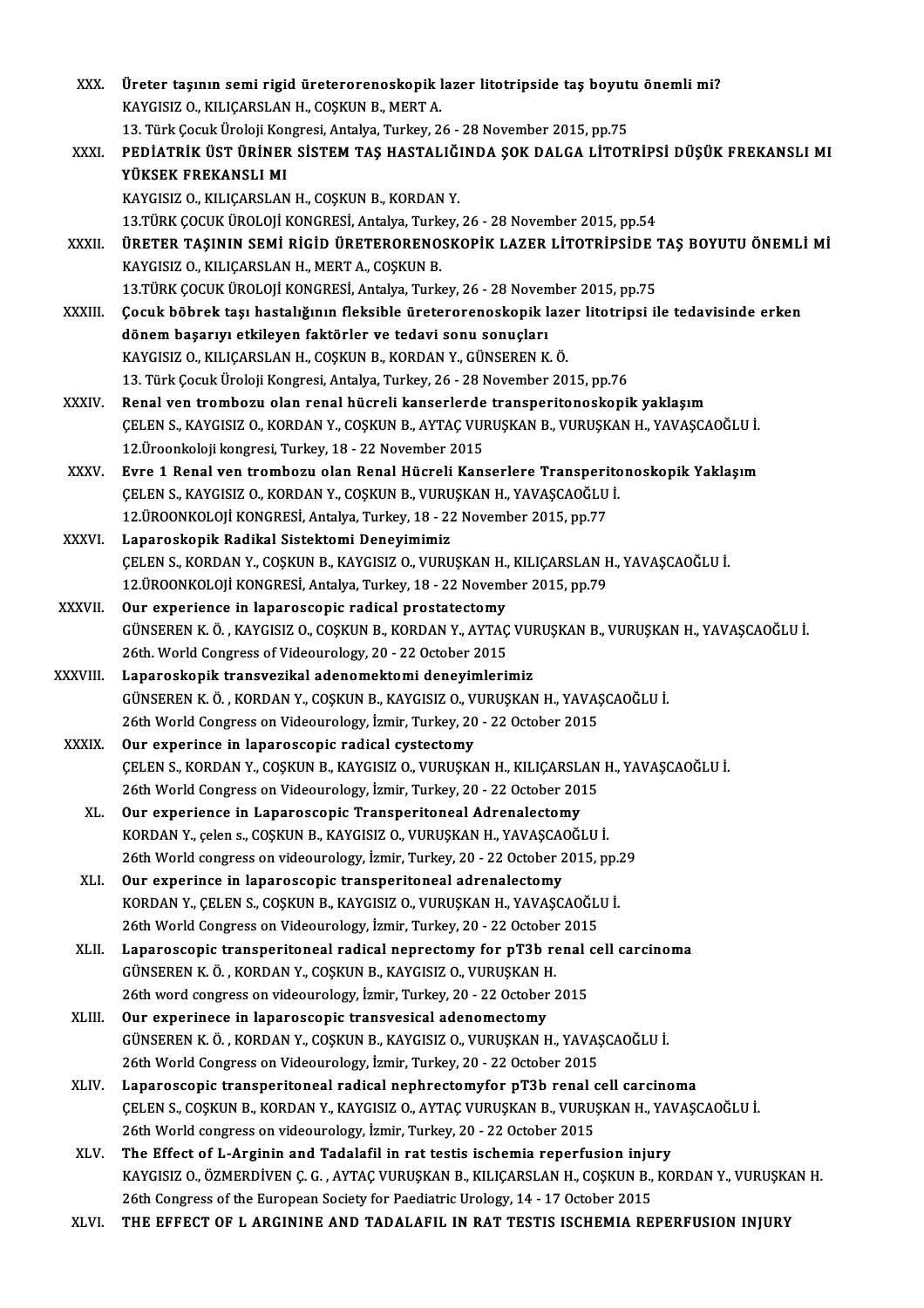KAYGISIZ O., ÖZMERDİVEN G., AYTAÇ VURUŞKAN B., KILIÇARSLAN H., COŞKUN B., KORDAN Y., VURUŞKAN H. KAYGISIZ O., ÖZMERDİVEN G., AYTAÇ VURUŞKAN B., KILIÇARSLAN H., COŞKUN B., KORDAN Y., VURUŞKAN H.<br>26th ESPU Congress, Joint Meeting with ICCS + SPU + AAP/SOU + AAPU + SFU, PRAG, Czech Republic, 14 - 17 KAYGISIZ O., ÖZMERI<br>26th ESPU Congress,<br>October 2015, pp.26 26th ESPU Congress, Joint Meeting with ICCS + SPU + AAF<br>October 2015, pp.26<br>XLVII. Our experience in laparoscopic radical cystectomy<br>EQPDAN V. CELEN S. COSEUN B. FAVCISIZ O. VUBUSEAN

- October 2015, pp.26<br>Our experience in laparoscopic radical cystectomy<br>KORDAN Y., ÇELEN S., COŞKUN B., KAYGISIZ O., VURUŞKAN H., KILIÇARSLAN H., YAVAŞCAOĞLU İ. 33rdWorldCongress ofEndourology&SWL,Londrina,Brazil,1 -04October 2015,vol.29,pp.146-147 KORDAN Y., ÇELEN S., COŞKUN B., KAYGISIZ O., VURUŞKAN H., KILIÇARSLAN H., YAVAŞCAOĞLU İ.<br>33rd World Congress of Endourology & SWL, Londrina, Brazil, 1 - 04 October 2015, vol.29, pp.146-147<br>XLVIII. FACTORS INFLUENCING L 33rd World Congress of<br>FACTORS INFLUENCIN<br>CENTER EXPERIENCE<br>Savilar E J - ERSOV A -AY FACTORS INFLUENCING LYMPHOCEL DEVELOPMENT AFTER KIDNEY TRANSPLANTATION: SINGLE<br>CENTER EXPERIENCE<br>Sayilar E. I. , ERSOY A., Ayar Y., Aydin M. F. , ŞAHİN A. B. , COŞKUN B., KAYGISIZ O., YILDIZ A., Kordan Y., VURUŞKAN<br>H CE<br>Sa<br>H Sayilar E. I. , ERSOY A., Ayar Y., Aydin M. F. , ŞAHİN A. B. , COŞKUN B., KAYGISIZ O., YILDIZ A., Kordan Y., VURUŞKAN<br>H.<br>52nd Congress of the European-Renal-Association-European-Dialysis-and-Transplant-Assocation, London, H.<br>52nd Congress of the European-Renal-Association-European-Dialysis-and-Transplant-Assocation, London, Canada,<br>28 - 31 May 2015, vol.30 XLIX. Renal transplantasyon öncesi bench masasında taş tedavisi için fleksible üreteroskop kullanımı 28 - 31 May 2015, vol.30<br>Renal transplantasyon öncesi bench masasında taş tedavisi için fleksible üre<br>GÜNSEREN K.Ö. , KILIÇARSLAN H., COŞKUN B., KAYGISIZ O., KORDAN Y., VURUŞKAN H.<br>11 Hlusel Endoüreleji Kongresi Antelya Tu Renal transplantasyon öncesi bench masasında taş tedavisi için flek<br>GÜNSEREN K. Ö. , KILIÇARSLAN H., COŞKUN B., KAYGISIZ O., KORDAN Y., VUR<br>11. Ulusal Endoüroloji Kongresi, Antalya, Turkey, 23 - 26 April 2015, pp.196<br>Lanan GÜNSEREN K. Ö. , KILIÇARSLAN H., COŞKUN B., KAYGISIZ O., KORDA<br>11. Ulusal Endoüroloji Kongresi, Antalya, Turkey, 23 - 26 April 201!<br>L. Laparoskopik adrenalektomi Uludağ Üniversitesi Deneyimi<br>KORDAN V. Özmerdiyen g. KAYCISI 11. Ulusal Endoüroloji Kongresi, Antalya, Turkey, 23 - 26 April 2015, pp.196<br>Laparoskopik adrenalektomi Uludağ Üniversitesi Deneyimi<br>KORDAN Y., özmerdiven g., KAYGISIZ O., COŞKUN B., VURUŞKAN H., YAVAŞCAOĞLU İ.<br>11 III USAL Laparoskopik adrenalektomi Uludağ Üniversitesi Deneyimi<br>KORDAN Y., özmerdiven g., KAYGISIZ O., COŞKUN B., VURUŞKAN H., YAVAŞCAOĞLU<br>11.ULUSAL ENDOÜROLOJİ KONGRESİ, Antalya, Turkey, 23 - 26 April 2015, pp.126<br>Büyük böhnek te KORDAN Y., özmerdiven g., KAYGISIZ O., COŞKUN B., VURUŞKAN H., YAVAŞCAOĞLU İ.<br>11.ULUSAL ENDOÜROLOJİ KONGRESİ, Antalya, Turkey, 23 - 26 April 2015, pp.126<br>LI. Büyük böbrek taşlarında retrograd intrarenal cerrahinin yeri ve 11.ULUSAL ENDOÜROLOJİ KONGRESİ, Antalya, Turkey, 23 - 26 April 201<br>Büyük böbrek taşlarında retrograd intrarenal cerrahinin yeri v<br>KAYGISIZ O., GÜNSEREN K.Ö., COŞKUN B., KORDAN Y., KILIÇARSLAN H.<br>11 III USAL ENDOÜROLOU KONG Büyük böbrek taşlarında retrograd intrarenal cerrahinin yeri ve başarı<br>KAYGISIZ O., GÜNSEREN K. Ö. , COŞKUN B., KORDAN Y., KILIÇARSLAN H.<br>11.ULUSAL ENDOÜROLOJİ KONGRESİ, Antalya, Turkey, 23 - 26 April 2015, pp.71<br>Lanarosko KAYGISIZ 0., GÜNSEREN K. Ö. , COŞKUN B., KORDAN Y., K<br>11.ULUSAL ENDOÜROLOJİ KONGRESİ, Antalya, Turkey, 2<br>LII. Laparoskopik radikal prostatektomi deneyimimiz<br>KAYCISIZ O. COSKUN B. KORDAN V. VUBUSKAN H. YAV 11.ULUSAL ENDOÜROLOJİ KONGRESİ, Antalya, Turkey, 23 - 26 April 2015, pp.71<br>LII. Laparoskopik radikal prostatektomi deneyimimiz<br>KAYGISIZ O., COSKUN B., KORDAN Y., VURUŞKAN H., YAVAŞCAOĞLU İ. 11.ULUSAL ENDOÜROLOJİKONGRESİ,Antalya,Turkey,23 -26April2015,pp.143 LIII. Renal transplantasyon öncesi bench masasında taş tedavisi için flexibl üreteroskop kullanımı 11.ULUSAL ENDOÜROLOJİ KONGRESİ, Antalya, Turkey, 23 - 26 April 2015, pp.143<br>Renal transplantasyon öncesi bench masasında taş tedavisi için flexibl üretel<br>GÜNSEREN K.Ö., KILIÇARSLAN H., COŞKUN B., KAYGISIZ O., KORDAN Y., VU Renal transplantasyon öncesi bench masasında taş tedavisi için flexibl ü:<br>GÜNSEREN K. Ö. , KILIÇARSLAN H., COŞKUN B., KAYGISIZ O., KORDAN Y., VURUŞKA<br>11.ULUSAL ENDOÜROLOJİ KONGRESİ, Antalya, Turkey, 23 - 26 April 2015, pp. 11.ULUSAL ENDOÜROLOJİ KONGRESİ, Antalya, Turkey, 23 - 26 April 2015, pp.196<br>LIV. Cift toplayıcı sistemi olan erişkinlerde laparoskopik transperitoneal heminefrektomi 11.ULUSAL ENDOÜROLOJİ KONGRESİ, Antalya, Turkey, 23 - 26 April 2015, pp.196<br>Çift toplayıcı sistemi olan erişkinlerde laparoskopik transperitoneal heminef:<br>KORDAN Y., ÖZMERDİVEN G., KAYGISIZ O., COŞKUN B., VURUŞKAN H., YAVA Çift toplayıcı sistemi olan erişkinlerde laparoskopik transperitoneal hem<br>KORDAN Y., ÖZMERDİVEN G., KAYGISIZ O., COŞKUN B., VURUŞKAN H., YAVAŞCAOĞ<br>11.ULUSAL ENDOÜROLOJİ KONGRESİ, Antalya, Turkey, 23 - 26 April 2015, pp.126 KORDAN Y., ÖZMERDİVEN G., KAYGISIZ O., COŞKUN B., VURUŞKAN H., YA<br>11.ULUSAL ENDOÜROLOJİ KONGRESİ, Antalya, Turkey, 23 - 26 April 2011<br>LV. Laparoskopik parsiyel nefrektomi Uludağ üniversitesi deneyimi<br>KOPDAN Y. AVKUTS, 11.ULUSAL ENDOÜROLOJİ KONGRESİ, Antalya, Turkey, 23 - 26 April 2015, pp.126<br>Laparoskopik parsiyel nefrektomi Uludağ üniversitesi deneyimi<br>KORDAN Y., AYKUT S., COŞKUN B., KAYGISIZ O., VURUŞKAN H., YAVAŞCAOĞLU İ. 11.ULUSAL ENDOÜROLOJİKONGRESİ,Antalya,Turkey,23 -26April2015,pp.127 KORDAN Y., AYKUT S., COŞKUN B., KAYGISIZ O., VURUŞKAN H., YAVAŞCAOĞLU İ.<br>11.ULUSAL ENDOÜROLOJİ KONGRESİ, Antalya, Turkey, 23 - 26 April 2015, pp.127<br>LVI. Kontrastsız tomografi ile taş yükünü ölçmenin retrograd intraren 11.ULUSAL ENI<br>Kontrastsız to<br>etmede etkisi<br>KU ICARSI AN L Kontrastsız tomografi ile taş yükünü ölçmenin retrograd intrarenal<br>etmede etkisi<br>KILIÇARSLAN H., KORDAN Y., KAYNAK Y., OKEER E., KAYGISIZ O., COŞKUN B.<br>11 III USAL ENDOÜROLOU KONGRESİ Artakıs Turkay 22, 26 April 2015 pr etmede etkisi<br>KILIÇARSLAN H., KORDAN Y., KAYNAK Y., OKEER E., KAYGISIZ O., COŞKUN B.<br>11.ULUSAL ENDOÜROLOJİ KONGRESİ, Antalya, Turkey, 23 - 26 April 2015, pp.54<br>Lanaroskonik radikal sistektemi Uludağ üniyersitesi denevimi KILIÇARSLAN H., KORDAN Y., KAYNAK Y., OKEER E., KAYGISIZ O., COŞKUN B.<br>11.ULUSAL ENDOÜROLOJİ KONGRESİ, Antalya, Turkey, 23 - 26 April 2015, p<br>LVII. Laparoskopik radikal sistektomi Uludağ üniversitesi deneyimi<br>CELEN S., KOR 11.ULUSAL ENDOÜROLOJİ KONGRESİ, Antalya, Turkey, 23 - 26 A<br>Laparoskopik radikal sistektomi Uludağ üniversitesi dene<br>ÇELEN S., KORDAN Y., COŞKUN B., KAYGISIZ O., YAVAŞCAOĞLU İ.<br>11 III USAL ENDOÜPOLOJİ KONGPESİ, Antalya Turk 11.ULUSAL ENDOÜROLOJİKONGRESİ,Antalya,Turkey,23 -26April2015,pp.136 CELEN S., KORDAN Y., COŞKUN B., KAYGISIZ O., YAVAŞCAOĞLU İ.<br>11.ULUSAL ENDOÜROLOJİ KONGRESİ, Antalya, Turkey, 23 - 26 April 2015, pp.136<br>25. Persistan müllerian kanal sendromu olan bilateral nonpalpable testisli hastada lap 11.ULUSAL<br>Persistan n<br>orşiopeksi<br>KAVCISIZ O Persistan müllerian kanal sendromu olan bilateral nonpalpable testisli hastada laparc<br>orşiopeksi<br>KAYGISIZ O., KORDAN Y., ÇELEN S., COŞKUN B., VURUŞKAN H., KILIÇARSLAN H., YAVAŞCAOĞLU İ.<br>11 III USAL ENDOÜROLOU KONCRESİ Anta orşiopeksi<br>KAYGISIZ O., KORDAN Y., ÇELEN S., COŞKUN B., VURUŞKAN H., KILIÇARSLAN H., YA<br>11.ULUSAL ENDOÜROLOJİ KONGRESİ, Antalya, Turkey, 23 - 26 April 2015, pp.138<br>Lanangakanik tes sanrabisi Uludağ Üniversitesi Denovimi KAYGISIZ O., KORDAN Y., ÇELEN S., COŞKUN B., VURUŞKAN H., KI<br>11.ULUSAL ENDOÜROLOJİ KONGRESİ, Antalya, Turkey, 23 - 26 A<sub>l</sub><br>LIX. Laparoskopik taş cerrahisi Uludağ Üniversitesi Deneyimi<br>ÖZMERDİVEN C. COSKUN B. KAYCISIZ O 11.ULUSAL ENDOÜROLOJİ KONGRESİ, Antalya, Turkey, 23 - 26 April 2015, pp.138<br>Laparoskopik taş cerrahisi Uludağ Üniversitesi Deneyimi<br>ÖZMERDİVEN G., COŞKUN B., KAYGISIZ O., KORDAN Y., VURUŞKAN H., KILIÇARSLAN H., YAVAŞCAOĞLU Laparoskopik taş cerrahisi Uludağ Üniversitesi Deneyimi<br>ÖZMERDİVEN G., COŞKUN B., KAYGISIZ O., KORDAN Y., VURUŞKAN H., KILIÇARSLA<br>11.ULUSAL ENDOÜROLOJİ KONGRESİ, Antalya, Turkey, 23 - 26 April 2015, pp.233<br>Böhnek teslerunu ÖZMERDİVEN G., COŞKUN B., KAYGISIZ O., KORDAN Y., VURUŞKAN H., KILIÇARSLAN H., YAVAŞCAOĞLU<br>11.ULUSAL ENDOÜROLOJİ KONGRESİ, Antalya, Turkey, 23 - 26 April 2015, pp.233<br>LX. Böbrek taşlarının retrograd intrarenal cerrahi ile 11.ULUSAL ENDOÜROLOJİ KONGRESİ, Antalya, Turkey, 23 - 26 April 201<br>Böbrek taşlarının retrograd intrarenal cerrahi ile tedavisinde b<br>KAYGISIZ O., KILIÇARSLAN H., COŞKUN B., GÜNSEREN K.Ö. , KORDAN Y.<br>11 III USAL ENDOÜROLOU K LX. Böbrek taşlarının retrograd intrarenal cerrahi ile tedavisinde başarıyı etkileyen faktörler<br>KAYGISIZ O., KILIÇARSLAN H., COŞKUN B., GÜNSEREN K. Ö. , KORDAN Y.<br>11.ULUSAL ENDOÜROLOJİ KONGRESİ, Antalya, Turkey, 23 - 26 Ap
	- LXI. Laparoskopik adenomektomi Uludağ üniversitesi deneyimi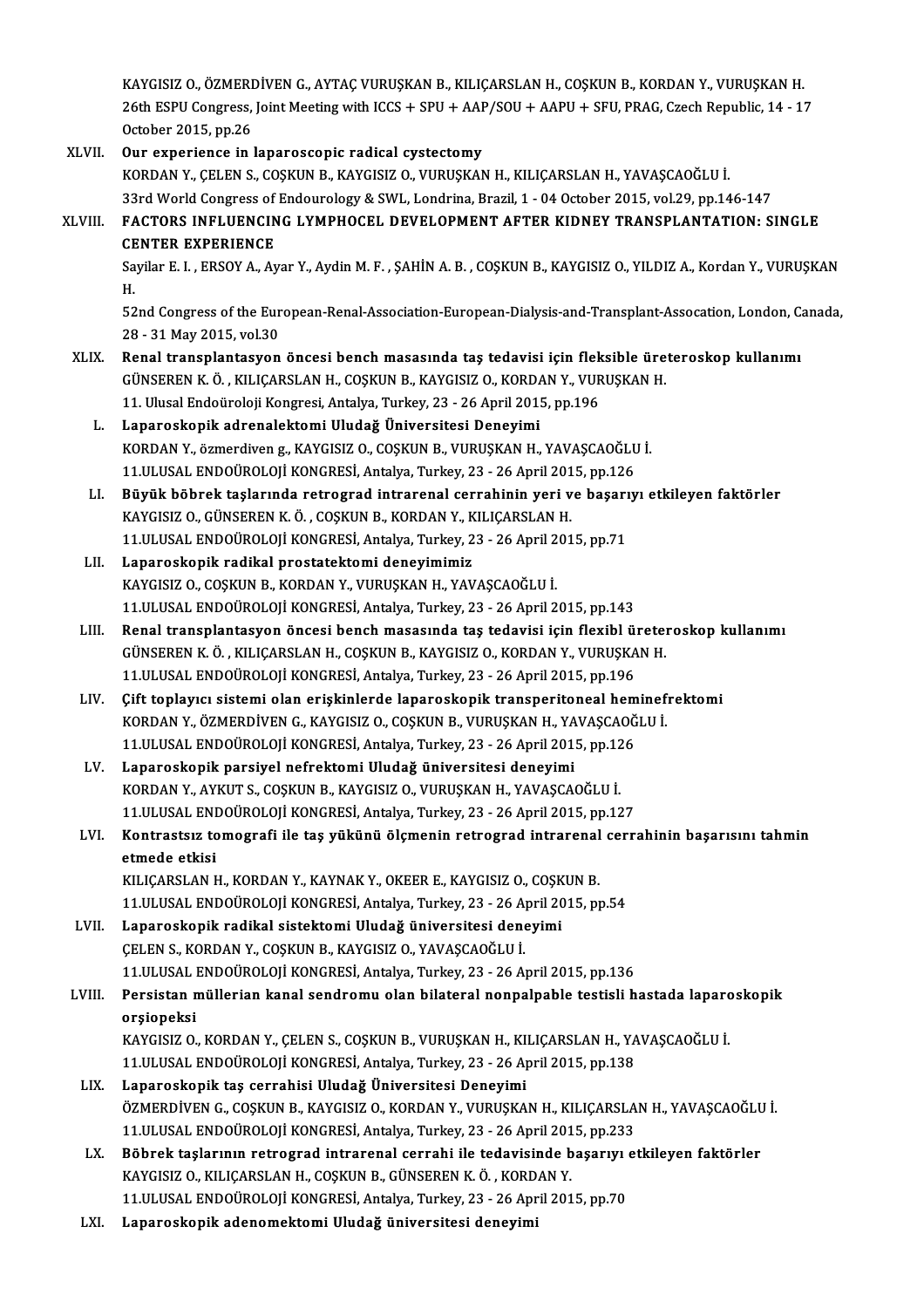GÜNSEREN K.Ö. , KORDAN Y., COŞKUN B., KAYGISIZ O., VURUŞKAN H., YAVAŞCAOĞLU İ.<br>11 HI USAL ENDOÜROLOU KONCRESİ, Artakva Turkay, 22,, 26 April 2015, np.128 GÜNSEREN K. Ö. , KORDAN Y., COŞKUN B., KAYGISIZ O., VURUŞKAN H., YAVAŞCAOĞ<br>11.ULUSAL ENDOÜROLOJİ KONGRESİ, Antalya, Turkey, 23 - 26 April 2015, pp.128<br>Atnalı böhnek alsıylarında lanaroskanik pyalelitetemi 11.ULUSAL ENDOÜROLOJİ KONGRESİ, Antalya, Turkey, 23 - 26 April 2015, pp.128<br>LXII. Atnalı böbrek olgularında laparoskopik pyelolitotomi 11.ULUSAL ENDOÜROLOJİ KONGRESİ, Antalya, Turkey, 23 - 26 April 2015, pp.128<br>Atnalı böbrek olgularında laparoskopik pyelolitotomi<br>ÇELEN S., COŞKUN B., KAYGISIZ O., KORDAN Y., KILIÇARSLAN H., YAVAŞCAOĞLU İ.<br>11 III USAL ENDOÜ Atnalı böbrek olgularında laparoskopik pyelolitotomi<br>ÇELEN S., COŞKUN B., KAYGISIZ O., KORDAN Y., KILIÇARSLAN H., YAVAŞCAOĞLU İ.<br>11.ULUSAL ENDOÜROLOJİ KONGRESİ, Antalya, Turkey, 23 - 26 April 2015, pp.138<br>Varikosal ve erke LXIII. Varikosel ve erkek infertilitesi 2014<br>COSKUN B. 11.ULUSAL ENDOÜROLOJİ KONGRESİ, Antalya, Turkey, 23 - 26 April 2015, pp.138 6.UlusalÜremeEndokrinolojisive İnfertilite kongresi,Antalya,Turkey,6 -09November 2014 COŞKUN B.<br>6. Ulusal Üreme Endokrinolojisi ve İnfertilite kongresi, Antalya, Turkey, 6 - 09<br>2. LXIV. Kadaverik erişkin vericiden bölünmüş at nalı böbrek nakli deneyimi<br>2. COSKUN B. KAVÇISIZ O, VUBUSKAN H. KOBDAN V. CELEN S. COŞKUN B., KAYGISIZ O., VURUŞKAN H., KORDAN Y., ÇELEN S., Kadirov R., AYTAÇ VURUŞKAN B.<br>2. Ulusal Ürolojik Cerrahi Kongresi, Turkey, 5 - 09 November 2014 Kadaverik erişkin vericiden bölünmüş at nalı böbrek nakli doğkun B., Kaygısız O., VURUŞKAN H., KORDAN Y., ÇELEN S., Kadir<br>2. Ulusal Ürolojik Cerrahi Kongresi, Turkey, 5 - 09 November 2014<br>Prestat koruyusu Japareskapik sist LXV. Prostat koruyucu laparoskopik sistektomi: ilk deneyimlerimiz ÖZMERDİVEN Ç.G., KORDAN Y., KAYGISIZ O., SÖNMEZ A., COŞKUN B., VURUŞKAN H. 2. Ulusal Ürolojik Cerrahi Kongresi, Antalya, Turkey, 5 - 09 November 2014 LXVI. Laparoskopik radikal nefrektomi evre 3 veya 4 renal hücreli karsinomda ne kadar güvenlidir? 2. Ulusal Ürolojik Cerrahi Kongresi, Antalya, Turkey, 5 - 09 November 2014<br>Laparoskopik radikal nefrektomi evre 3 veya 4 renal hücreli karsinomda ne kadar gi<br>ÇELEN S., AYTAÇ VURUŞKAN B., KORDAN Y., KAYGISIZ O., COŞKUN B., Laparoskopik radikal nefrektomi evre 3 veya 4 renal hücreli karsinomda<br>ÇELEN S., AYTAÇ VURUŞKAN B., KORDAN Y., KAYGISIZ O., COŞKUN B., SÖNMEZ A., VI<br>2. Ulusal Ürolojik Cerrahi Kongresi, Antalya, Turkey, 5 - 09 November 201 CELEN S., AYTAC VURUŞKAN B., KORDAN Y., KAYGISIZ O., COŞKUN B., SÖNMEZ A., VURUŞKAN<br>2. Ulusal Ürolojik Cerrahi Kongresi, Antalya, Turkey, 5 - 09 November 2014, pp.211<br>2. LXVII. Laparoskopik retroperitoneal lenf nodu diseks 2. Ulusal Ürolojik Cerrahi Kongresi, Antalya, Turkey, 5 - 09 November 2014, pp.211<br>Laparoskopik retroperitoneal lenf nodu diseksiyonu Uludağ Üniveristesi deneyimi<br>KORDAN Y., KADİROV R., ÇELEN S., COŞKUN B., KAYGISIZ O., VU Laparoskopik retroperitoneal lenf nodu diseksiyonu Uludağ Üniver<br>KORDAN Y., KADİROV R., ÇELEN S., COŞKUN B., KAYGISIZ O., VURUŞKAN H., Y<br>2. Ulusal Ürolojik Cerrahi Kongresi, Antalya, Turkey, 5 - 09 November 2014<br>Bonisn ura KORDAN Y., KADİROV R., ÇELEN S., COŞKUN B., KAYGISIZ O., VURUŞKAN H., YA'<br>2. Ulusal Ürolojik Cerrahi Kongresi, Antalya, Turkey, 5 - 09 November 2014<br>LXVIII. Benign urakal kitlelerin tedavisinde laparoskopik parsiyel sistek Benign urakal kitlelerin tedavisinde laparoskopik parsiyel sistektomi<br>KAYGISIZ O., KORDAN Y., ÖZMERDİVEN Ç. G. , VURUŞKAN H., COŞKUN B., KADİROV R., YAVAŞCAOĞLU İ. 2. Ulusal Ürolojik Cerrahi Kongresi, Antalya, Turkey, 5 - 09 November 2014 LXIX. Prostat koruyucu laparoskopik radikal sistektomi: İlk deneyimimiz ÖZMERDİVEN Ç.G., KORDAN Y., KAYGISIZ O., SÖNMEZ A., COŞKUN B., VURUŞKAN H. Prostat koruyucu laparoskopik radikal sistektomi: İlk deneyimimiz<br>ÖZMERDİVEN Ç. G. , KORDAN Y., KAYGISIZ O., SÖNMEZ A., COŞKUN B., VURUŞKAN H.<br>2. Ulusal Ürolojik Cerrahi Kongresi, Antalya, Turkey, 5 - 09 November 2014, pp. LXX. Olgu Sunumu : Ekstrofi vezikalis nedeniyle Penn Poş uygulanan hasatada böbrek nakli deneyimi 2. Ulusal Ürolojik Cerrahi Kongresi, Antalya, Turkey, 5 - 09 November 2014, pp.393<br>Olgu Sunumu : Ekstrofi vezikalis nedeniyle Penn Poş uygulanan hasatada<br>KAYGISIZ O., COŞKUN B., VURUŞKAN H., KORDAN Y., GÜNSEREN K.Ö., KADİR 2. Ulusa Ürolojik Cerrahi Kongresi, Antalya, Turkey, 5 - 09 November 2014 KAYGISIZ O., COŞKUN B., VURUŞKAN H., KORDAN Y., GÜNSEREN K. Ö. , KADİROV R.<br>2. Ulusa Ürolojik Cerrahi Kongresi, Antalya, Turkey, 5 - 09 November 2014<br>2. LXXI. Laparoskopik radikal nefrektomi evre 3 veya 4 renal hücreli kar 2. Ulusa Ürolojik Cerrahi Kongresi, Antalya, Turkey, 5 - 09 November 2014<br>Laparoskopik radikal nefrektomi evre 3 veya 4 renal hücreli karsinomada ne kadar g<br>ÇELEN S., AYTAÇ VURUŞKAN B., KORDAN Y., KAYGISIZ O., COŞKUN B., S Laparoskopik radikal nefrektomi evre 3 veya 4 renal hücreli karsin<br>ÇELEN S., AYTAÇ VURUŞKAN B., KORDAN Y., KAYGISIZ O., COŞKUN B., SÖNM<br>2. Ulusal Ürolojik Cerrahi Kongresi, Antalya, Turkey, 5 - 09 November 2014<br>How safa is CELEN S., AYTAC VURUŞKAN B., KORDAN Y., KAYGISIZ O., COŞKUN B., SÖNMEZ A., VURUŞKAN H.<br>2. Ulusal Ürolojik Cerrahi Kongresi, Antalya, Turkey, 5 - 09 November 2014<br>LXXII. How safe is laparoscopic nephrectomy in patients with 2. Ulusal Ürolojik Cerrahi Kongresi, Antalya, Turkey, 5 - 09 November 2014<br>How safe is laparoscopic nephrectomy in patients with stage 3 or 4 renal cell cancer<br>ÇELEN S., AYTAÇ VURUŞKAN B., KORDAN Y., KAYGISIZ O., COŞKUN B. How safe is laparoscopic nephrectomy in patients with stage 3 or 4 rem<br>CELEN S., AYTAC VURUŞKAN B., KORDAN Y., KAYGISIZ O., COŞKUN B., VURUŞKAN<br>EAU 10th South Eastern European Meeting, 24 October 2014 - 26 October 1914<br>Lap CELEN S., AYTAC VURUSKAN B., KORDAN Y., KAYGISIZ O., COSKUN B., VURUSKAN H., YAVASCAOĞLU İ.<br>EAU 10th South Eastern European Meeting, 24 October 2014 - 26 October 1914<br>LXXIII. Laparoscopic radical nephrectomy in patient EAU 10th South Eastern European Meeting, 24 October 2014 - 26 October 1914 Laparoscopic radical nephrectomy in patients with renal vein invasion: Our initial experience<br>KAYGISIZ O., ÇELEN S., KORDAN Y., COŞKUN B., VURUŞKAN H., YAVAŞCAOĞLU İ.<br>EAU 10th South Eastern European Meeting (SEEM), Belgrad KAYGISIZ<br>EAU 10th<br>pp.1521 EAU 10th South Eastern European Meeting (SEEM), Belgrade, Serbia, 24 October 2014 - 26<br>pp.1521<br>LXXIV. Our trends in surgical management of kidney stones: A single center experience<br>EU JCARSLAN H, FORDAN V, COSEUN P, FAVCIS pp.1521<br>Our trends in surgical management of kidney stones: A single center experience<br>KILIÇARSLAN H., KORDAN Y., COŞKUN B., KAYGISIZ O., ÇELEN S., GÜNSEREN K. Ö. Our trends in surgical management of kidney stones: A single center experient South South South South South So<br>EAU 10th South EasternEuropean Meeting, Belgrade, Serbia, 24 - 26 October 2014<br>Kontrasteur temesus ile tos vült KILIÇARSLAN H., KORDAN Y., COŞKUN B., KAYGISIZ O., ÇELEN S., GÜNSEREN K. Ö.<br>EAU 10th South EasternEuropean Meeting, Belgrade, Serbia, 24 - 26 October 2014<br>LXXV. Kontrastsız tomografi ile taş yükü ölçümünün retrograd in EAU 10th South<br>Kontrastsız to<br>üzerine etkisi<br>KU ICARSLAN H Kontrastsız tomografi ile taş yükü ölçümünün retrograd intra renal cerrahin<br>üzerine etkisi<br>KILIÇARSLAN H., KAYNAK Y., KAYGISIZ O., KORDAN Y., Okeer E., COŞKUN B., SIĞIRLI D.<br>22 Hlucel Üreleji Kongresi Antelya Turkay 16, 19 üzerine etkisi<br>KILIÇARSLAN H., KAYNAK Y., KAYGISIZ O., KORDAN Y., Okeer E., COŞKUN B., SIĞIRLI D.<br>23. Ulusal Üroloji Kongresi, Antalya, Turkey, 16 - 19 October 2014 KILIÇARSLAN H., KAYNAK Y., KAYGISIZ O., KORDAN Y., Okeer E., COŞKUN B., SIĞIRLI D.<br>23. Ulusal Üroloji Kongresi, Antalya, Turkey, 16 - 19 October 2014<br>LXXVI. Olgu sunumu: Ekstrofi vezikalis nedeniyle Penn poş uygulanan 23. Ulusal Üroloji Kongresi, Antalya, Turkey, 16 - 19 October 2014<br>Olgu sunumu: Ekstrofi vezikalis nedeniyle Penn poş uygulanan hastada b<br>KAYGISIZ O., COŞKUN B., VURUŞKAN H., KORDAN Y., GÜNSEREN K.Ö. , KADİROV R.<br>2. Ulusal Olgu sunumu: Ekstrofi vezikalis nedeniyle Penn poş uygulanan hastada<br>KAYGISIZ O., COŞKUN B., VURUŞKAN H., KORDAN Y., GÜNSEREN K. Ö. , KADİROV F<br>2. Ulusal Ürolojik Cerrahi Kongresi, Antalya, Turkey, 5 - 09 October 2014, pp. KAYGISIZ O., COŞKUN B., VURUŞKAN H., KORDAN Y., GÜNSEREN K. Ö. , KADİROV R.<br>2. Ulusal Ürolojik Cerrahi Kongresi, Antalya, Turkey, 5 - 09 October 2014, pp.317<br>LXXVII. Transvers myelitis patients require close urological 2. Ulusal Ürolojik Cer<br>Transvers myelitis<br>urodynamic center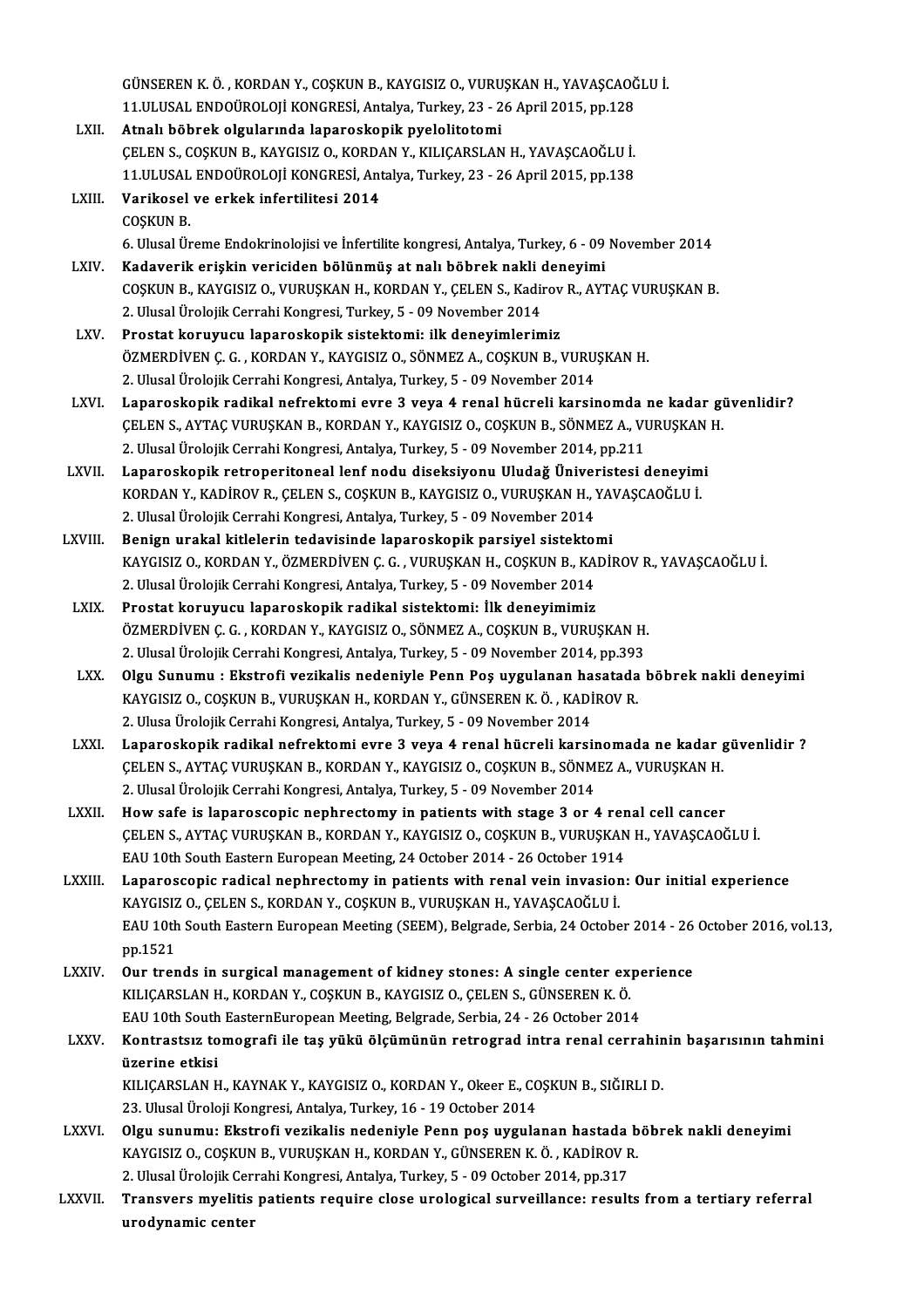LAVELLE R.S., COŞKUN B., GLIGA L.A., GREENBERG B., CARMEL M.E., LEMACK G.

LAVELLE R. S. , COȘKUN B., GLIGA L. A. , GREENBERG B., CARMEL M. E. , LEMACK G.<br>American Urological Association Annual Meeting 2014, Orlando, United States Of America, 16 - 21 May 2014<br>Predisting which potients will only u LAVELLE R. S. , COSKUN B., GLIGA L. A. , GREENBERG B., CARMEL M. E. , LEMACK G.<br>American Urological Association Annual Meeting 2014, Orlando, United States Of America, 16 - 21 May 2014<br>LXXVIII. Predicting which patients wi American Urological Assoc<br>Predicting which patien<br>tertiary referral center<br>LAVELLE B.S. COSKUN B. Predicting which patients will only<br>tertiary referral center<br>LAVELLE R. S. , COŞKUN B., LEMACK G.<br>American Urelegical Association Annus

tertiary referral center<br>LAVELLE R. S. , COŞKUN B., LEMACK G.<br>American Urological Association Annual Meeting 2014, Orlando, United States Of America, 16 - 21 May 2014

- LAVELLE R. S. , COSKUN B., LEMACK G.<br>American Urological Association Annual Meeting 2014, Orlando, United States Of America, 16 21 May 2014<br>LXXIX. Role of positron emission tomography/computed tomography (pet/ct) in the American Urological Association<br>Role of positron emission<br>metastatic adrenal masses<br>KAVCISIZ O ÖZMEPDİVEN C Role of positron emission tomography/computed tomography (pet/ct) in the e<br>metastatic adrenal masses<br>KAYGISIZ O., ÖZMERDİVEN Ç.G. , KORDAN Y., COŞKUN B., VURUŞKAN H., YAVAŞCAOĞLU İ.<br>American Uralagical Association Annual M
	-

metastatic adrenal masses<br>KAYGISIZ O., ÖZMERDİVEN Ç. G. , KORDAN Y., COŞKUN B., VURUŞKAN H., YAVAŞCAOĞLU İ.<br>American Urological Association Annual Meeting 2014, Orlando, United States Of America, 16 - 21 May 2014<br>Lang tarm KAYGISIZ O., ÖZMERDİVEN Ç. G., KORDAN Y., COŞKUN B., VURUŞKAN H., YAVAŞCAOĞLU İ.<br>American Urological Association Annual Meeting 2014, Orlando, United States Of America, 16 - 21 May 2014<br>LXXX. Long term outcome of uterine s

- American Urological Association Annual Meeting 2014, Orlando, United S<br>Long term outcome of uterine sparing procedure as a part of are<br>COSKUN B., LAVELLER.S., ALHALABI F., CHRISTIE A.L., ZIMMERN P. E.<br>American Urological A Long term outcome of uterine sparing procedure as a part of anterior vaginal wall suspension<br>COSKUN B., LAVELLE R. S. , ALHALABI F., CHRISTIE A. L. , ZIMMERN P. E.<br>American Urological Association Annual Meeting 2014, Orlan COSKUN B., LAVELLE R. S. , ALHALABI F., CHRISTIE A. L. , ZIMMERN P. E.<br>American Urological Association Annual Meeting 2014, Orlando, United States Of America, 16 - 2:<br>LXXXI. pT3 prostat kanserinde laparoskopik prostatektom
- American Urological Association Annual Meeting 2014, Orlando, United States Of America, 16 21 May<br>pT3 prostat kanserinde laparoskopik prostatektomi sonrası takip bir seçenek midir?<br>KAYGISIZ O., KORDAN Y., AYTAÇ VURUŞKAN pT3 prostat kanserinde laparoskopik prostatektomi sonrası takip bir<br>KAYGISIZ O., KORDAN Y., AYTAÇ VURUŞKAN B., ÇELEN S., COŞKUN B., VURUŞK.<br>11. Üroonkoloji Kongresi, Antalya, Turkey, 6 - 10 December 2013, pp.186-187<br>Cosuk KAYGISIZ 0., KORDAN Y., AYTAÇ VURUŞKAN B., ÇELEN S., COŞKUN B., VURU<br>11. Üroonkoloji Kongresi, Antalya, Turkey, 6 - 10 December 2013, pp.186-1<br>LXXXII. Cocuk perkütan nefrolitotomide başarı oranını etkileyen faktörler<br>KAYCI
- 11. Üroonkoloji Kongresi, Antalya, Turkey, 6 10 December 2013, pp.186-187<br>**Çocuk perkütan nefrolitotomide başarı oranını etkileyen faktörler**<br>KAYGISIZ O., KORDAN Y., ÇELEN S., KILIÇARSLAN H., COŞKUN B., DOĞAN H. S.<br>12. T Cocuk perkütan nefrolitotomide başarı oranını etkileyen faktörler
- KAYGISIZ O., KORDAN Y., ÇELEN S., KILIÇARSLAN H., COŞKUN B., DOĞAN H. S.<br>12. Türk Çocuk Üroloji Kongresi, Antalya, Turkey, 22 24 November 2013<br>LXXXIII. Laparoskopik radikal prostatektomi hastalarında cerrahi sınır po 12. Türk Çocuk Üroloji Kongresi, Antalya, Turkey, 22 - 24 No<br>Laparoskopik radikal prostatektomi hastalarında ceri<br>öngören parametreler: Uludağ Üniversitesi Deneyimi<br>KOPDAN V. KAVCISIZ O. COSKUN P. AYTAC VUPUSKAN P. 6 Laparoskopik radikal prostatektomi hastalarında cerrahi sınır pozitifliği varlığında PSA nü<br>öngören parametreler: Uludağ Üniversitesi Deneyimi<br>KORDAN Y., KAYGISIZ O., COŞKUN B., AYTAÇ VURUŞKAN B., ÇELEN S., VURUŞKAN H., YA öngören parametreler: Uludağ Üniversitesi Deneyimi<br>KORDAN Y., KAYGISIZ O., COŞKUN B., AYTAÇ VURUŞKAN B., ÇELEN S., VURUŞKAN H., YAVAŞCAOĞLU İ.<br>11.Üroonkoloji kongresi, Turkey, 6 - 10 November 2013 KORDAN Y., KAYGISIZ O., COŞKUN B., AYTAÇ VURUŞKAN B., ÇELEN S., VURUŞKAN H., YAVAŞCAOĞLU İ.<br>11.Üroonkoloji kongresi, Turkey, 6 - 10 November 2013<br>LXXXIV. Laparoskopik radikal prostatektomi hastalarında cerrahi sınır po
- 11.Üroonkoloji kongresi, Turkey, 6 10 November 2013<br>Laparoskopik radikal prostatektomi hastalarında cer<br>öngören parametreler- Uludağ Üniversitesi deneyimi<br>KOPDAN V. KAVCISIZ O. COSKUN P. AYTAC VUPUSKAN P. 6 Laparoskopik radikal prostatektomi hastalarında cerrahi sınır pozitifliği varlığında PSA nü<br>öngören parametreler- Uludağ Üniversitesi deneyimi<br>KORDAN Y., KAYGISIZ O., COŞKUN B., AYTAÇ VURUŞKAN B., ÇELEN S., VURUŞKAN H., YA öngören parametreler- Uludağ Üniversitesi deneyimi<br>KORDAN Y., KAYGISIZ O., COŞKUN B., AYTAÇ VURUŞKAN B., ÇELEN S., VURUŞ<br>11. Üroonkoloji Kongresi, Antalya, Turkey, 6 - 10 November 2013, pp.29-30<br>Oberitenin kanancekanik rad KORDAN Y., KAYGISIZ O., COŞKUN B., AYTAÇ VURUŞKAN B., ÇELEN S., VURUŞKAN H., YAVAŞCAO<br>11. Üroonkoloji Kongresi, Antalya, Turkey, 6 - 10 November 2013, pp.29-30<br>LXXXV. Obezitenin laparoskopik radikal prostatektomi başar
- 11. Üroonkoloji Kongresi, Antalya, Turkey, 6 10 November 2013, pp.29-30<br>Obezitenin laparoskopik radikal prostatektomi başarısı ve komplikasyonlarına etkisi<br>KAYGISIZ O., KORDAN Y., VURUŞKAN H., GÜNSEREN K. Ö. , COŞKUN B., Obezitenin lapa<br>KAYGISIZ O., KOR<br>YAVAŞCAOĞLU İ.<br>11 Üreenkeleji K KAYGISIZ O., KORDAN Y., VURUŞKAN H., GÜNSEREN K. Ö. , COŞKUI<br>YAVAŞCAOĞLU İ.<br>11.Üroonkoloji Kongresi, Antalya, Turkey, 6 - 10 November 2013<br>Lapanoskapik radikal prostatektami bastelarında sarrabi

- YAVAŞCAOĞLU İ.<br>11.Üroonkoloji Kongresi, Antalya, Turkey, 6 10 November 2013<br>LXXXVI. Laparoskopik radikal prostatektomi hastalarında cerrahi sınır pozitifliği varlığında psa nüksünü<br>ÖRSSERAR RORAMATELERI İlludeğ Ünive 11.Üroonkoloji Kongresi, Antalya, Turkey, 6 - 10 November<br>Laparoskopik radikal prostatektomi hastalarında cer<br>öngeren parametreler: Uludağ Üniversitesi deneyimi<br>KOPDAN V. KAVCISIZ O. COSKUN P. AYTAC VURUSKAN P. Laparoskopik radikal prostatektomi hastalarında cerrahi sınır pozitifliği varlığında psa nü<br>öngeren parametreler: Uludağ Üniversitesi deneyimi<br>KORDAN Y., KAYGISIZ O., COŞKUN B., AYTAÇ VURUŞKAN B., ÇELEN S., VURUŞKAN H., YA öngeren parametreler: Uludağ Üniversitesi deneyimi<br>KORDAN Y., KAYGISIZ O., COŞKUN B., AYTAÇ VURUŞKAN B., ÇELEN S., VURUŞKAN H., YAVAŞCAOĞLU İ.<br>11. Üroonkoloji Kongresi, Antalya, Turkey, 6 - 10 November 2013
- LXXXVII. PT3 prostat kanserinde laparoskopik prostatektomi sonrasında takip bir seçenek midir ? 11. Üroonkoloji Kongresi, Antalya, Turkey, 6 - 10 November 2013<br>PT3 prostat kanserinde laparoskopik prostatektomi sonrasında takip bir seçenek midir ?<br>KAYGISIZ O., KORDAN Y., AYTAÇ VURUŞKAN B., ÇELEN S., COŞKUN B., VURUŞKA 11. Üroonkoloji Kongresi, Antalya, Turkey, 6 - 10 November 2013<br>Laparoskopik radikal prostatektomide tümör hacminin cerrahi sınır pozitifliğine etkisi KAYGISIZ O., KORDAN Y., AYTAÇ VURUŞKAN B., ÇELEN S., COŞKUN B., VURUŞKAN H., YAVAŞCAOĞL<br>11. Üroonkoloji Kongresi, Antalya, Turkey, 6 - 10 November 2013<br>LXXXVIII. Laparoskopik radikal prostatektomide tümör hacminin cerr
- KAYGISIZ O., KORDAN Y., AYTAÇ VURUŞKAN B., COŞKUN B., SERİN O., VURUŞKAN H., YAVAŞCAOĞLU İ. 11.ÜroonkolojiKongresi,Antalya,Turkey,6 -10November 2013
- LXXXIX. Laparoscopic pyelolithotomy using a flexible ureteroscope antegradely 11. Üroonkoloji Kongresi, Antalya, Turkey, 6 - 10 November 2013<br>Laparoscopic pyelolithotomy using a flexible ureteroscope antegradely<br>KORDAN Y., ÖZMERDİVEN Ç. G. , COŞKUN B., KAYGISIZ O., VURUŞKAN H., KILIÇARSLAN H., YAVAŞ 31st World Congress of Endourology (WCE) and SWL, New Orleans, United States Of America, 22 - 26 October<br>2013. vol.27. pp.433-434 KORDAN Y., ÖZMERDİVEN<br>31st World Congress of E<br>2013, vol.27, pp.433-434<br>Lapanossanis unstanalı
	- XC. Laparoscopic ureterolysis in retroperitoneal fibrosis 2013, vol.27, pp.433-434<br>Laparoscopic ureterolysis in retroperitoneal fibrosis<br>COŞKUN B., KAYGISIZ O., AYTAÇ VURUŞKAN B., KILIÇARSLAN H., KORDAN Y., VURUŞKAN H.<br>21st World Congress of Endourelogy Syl. 22, 26 Ostober 2012 Laparoscopic ureterolysis in retroperitoneal fibrosis<br>COŞKUN B., KAYGISIZ O., AYTAÇ VURUŞKAN B., KILIÇARSLAN H.,<br>31st World Congress of Endourology Swl, 22 - 26 October 2013<br>Treatment of nediatrie renal metriy stane with n 31st World Congress of Endourology Swl, 22 - 26 October 2013
	- XCI. Treatment of pediatric renal matrix stone with perc ncircle in minimally invasive percutaneous<br>nephrolithotomy KILIÇARSLAN H., KAYGISIZ O., VURUŞKAN H., KORDAN Y., ÇELEN S., COŞKUN B.